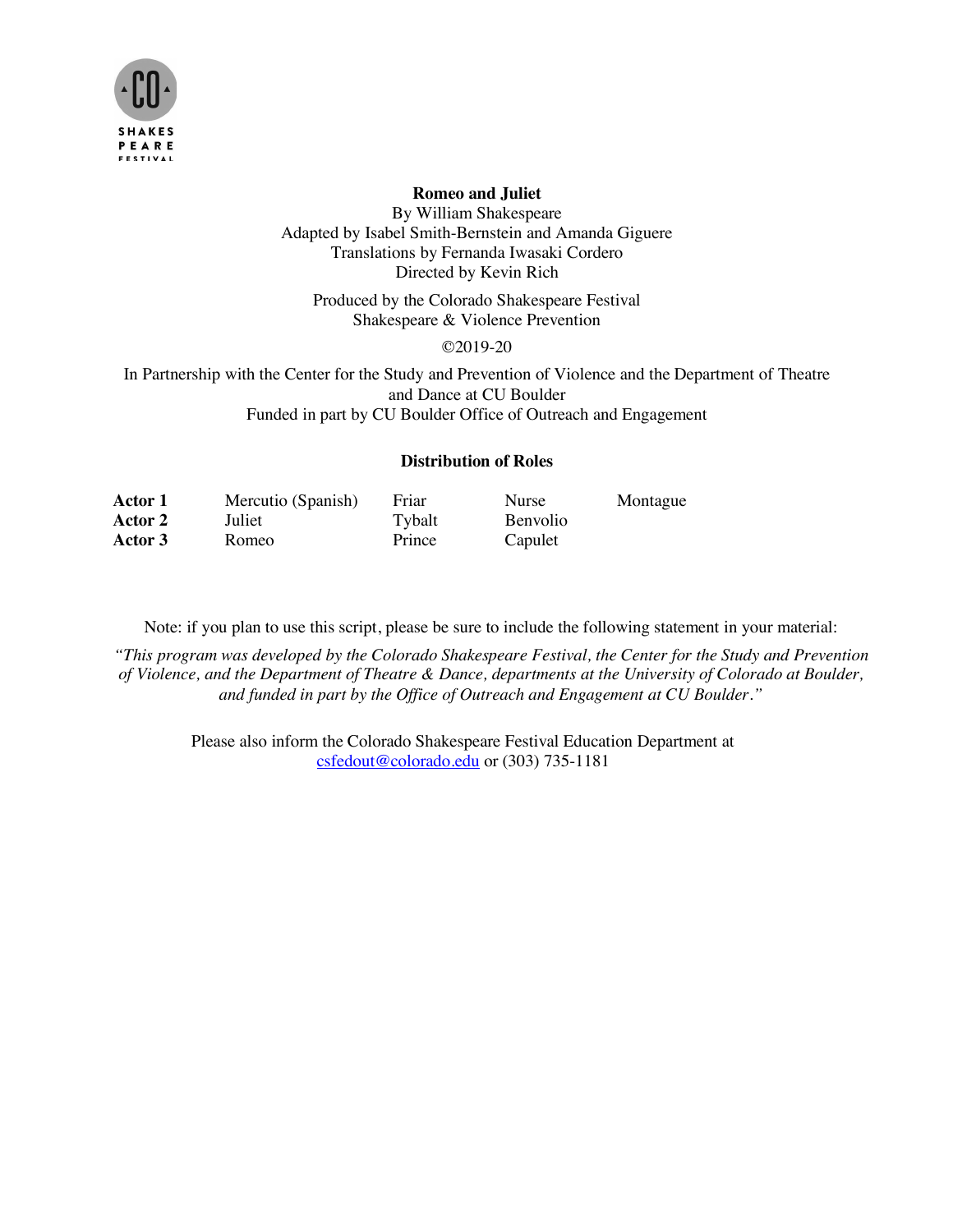## **BENVOLIO**

Two households, both alike in dignity…

#### **MERCUTIO**

Dos familias de igual nobleza...

*Actor 3 holds up two signs: Montague and Capulet*

**BENVOLIO** In fair Verona, where we lay our scene,

**MERCUTIO** En la hermosa Verona, donde situamos nuestra escena,

## **BENVOLIO**

From ancient grudge break to new mutiny Where civil blood makes civil hands unclean.

## **MERCUTIO**

Consumidas por antiguos odios, a otros nuevos se entregan.

*ACTOR 3 hands the Capulet sign to ACTOR 1, transforming him into A Capulet. ACTOR 3 transforms into A Montague. Perhaps there's something solemn about this first visible transformation, the putting-on of a role? A Capulet might stir up the crowd, get them to start chanting something pro-Capulet? Perhaps it feels like a political rally?*

## **Scene 1—Sunday morning**

**A MONTAGUE**  Do you bite your thumb at me, sir?

**A CAPULET**  I do bite my thumb, sir.

**A MONTAGUE**  Do you bite your thumb at me, sir?

**A CAPULET**  No, sir, I do not bite my thumb at you, sir, but I bite my thumb, sir.

*They fight*. *Enter BENVOLIO*

**BENVOLIO** Part, fools! You know not what you do.

**MONTAGUE** Benvolio!

*They give Benvolio a look, then keep on fighting.*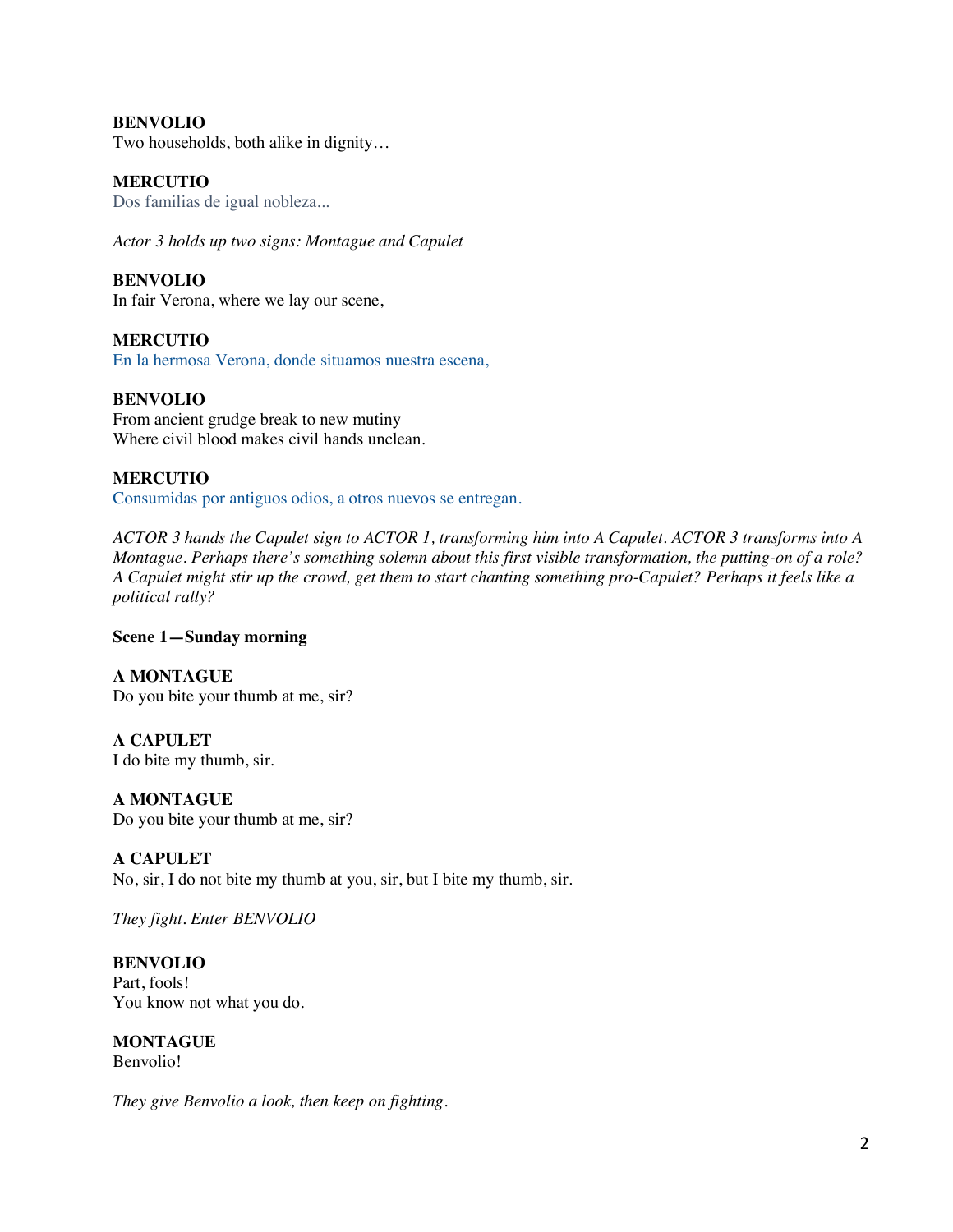# **BENVOLIO**

I do but keep the peace!

#### *Montague changes to Prince*

**A CAPULET** *turns his attention to Benvolio* What talk of peace! I hate the word, As I hate hell, all Montagues, and thee: Have at thee, coward!

*Their fight escalates. While the PRINCE addresses the audience, Benvolio and A Capulet join the crowd.* 

#### **PRINCE**

Rebellious subjects, enemies to peace, Three civil brawls, bred of an airy word, By old Capulet, and Montague, Have thrice disturb'd the quiet of our streets. If ever you disturb our streets again, Your lives shall pay the forfeit of the peace. Once more, on pain of death, all men depart.

*Enter Benvolio, recovering from the violence.* 

## **MONTAGUE**

O, where is Romeo? Saw you him today? Right glad I am he was not at this fray. Could we but learn from whence his sorrows grow, We would as willingly give cure as know.

*Enter Romeo.*

## **BENVOLIO**

See where he comes. So please you, step aside. I'll know his grievance or be much denied. *Exit Montague* Good-morrow, cousin.

## **ROMEO**

Is the day so young?

**BENVOLIO** But new struck nine.

**ROMEO** Ay me! sad hours seem long.

#### **BENVOLIO**

What sadness lengthens Romeo's hours?

## **ROMEO**

Not having that, which, having, makes them short.

## **BENVOLIO**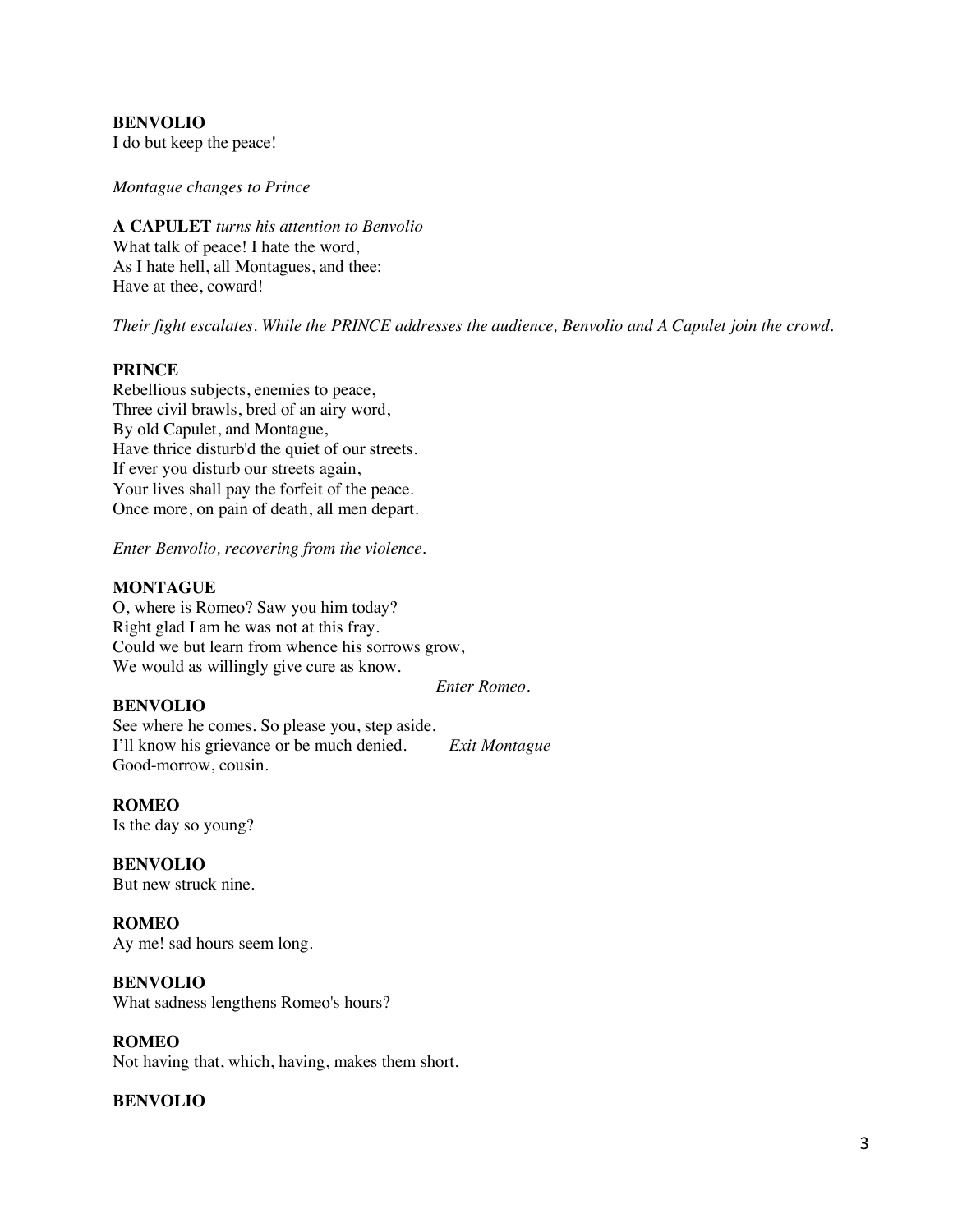In love?

**ROMEO**

 $Out-$ 

## **BENVOLIO**

Of love?

## **ROMEO**

Out of her favor, where I am in love. Dost thou not laugh? Tut, I have lost myself; I am not here; This is not Romeo, he's some other where.

## **BENVOLIO**

Tell me in sadness, who is that you love.

**ROMEO** In sadness, cousin, I do love Rosaline.

**BENVOLIO** Be ruled by me, forget to think of her.

**ROMEO** O, teach me how I should forget to think.

**BENVOLIO** By giving liberty unto thine eyes; Examine other beauties.

*Benvolio points out a few audience members. Especially teachers* 

## **ROMEO**

Farewell: thou canst not teach me to forget.

**BENVOLIO** I'll pay that doctrine, or else die in debt.

*Exeunt*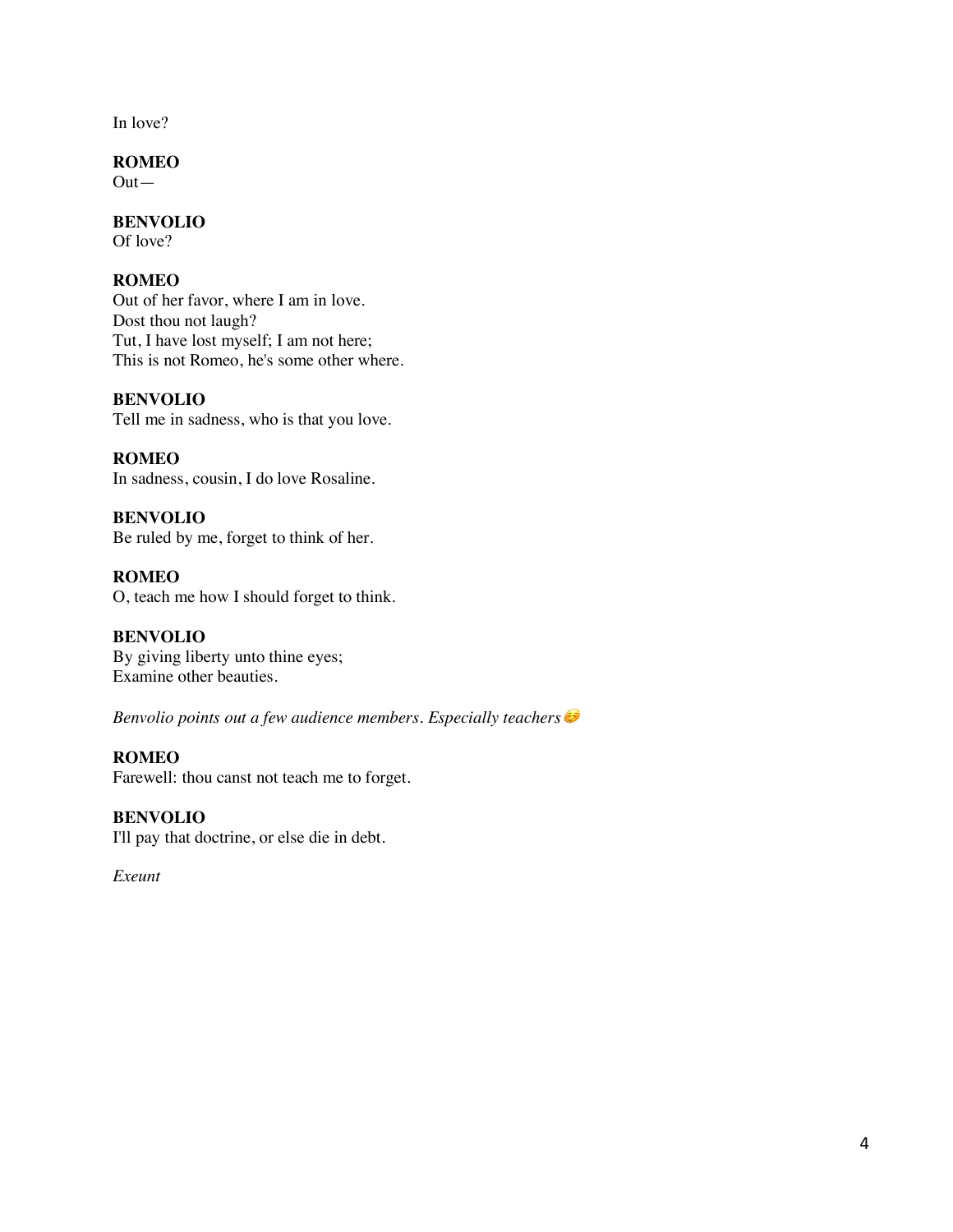**SCENE 2.** A room in Capulet's house. Afternoon on Sunday.

#### *MUSIC.*

*Enter the NURSE, singing an old song, interacting with audience. Opportunity for lightness and fun. We should LOVE the Nurse. Enter CAPULET.*

#### **CAPULET**

Nurse, where's my daughter? Call her forth to me.

#### **NURSE**

What, lamb! what, ladybird! God forbid! Where's this girl? What, Juliet!

*Enter JULIET*

**JULIET** How now! who calls?

**NURSE**

Your father.

**JULIET** Father, I am here. What is your will?

#### **CAPULET**

This is the matter:--Nurse, give leave awhile, We must talk in secret:--nurse, come back again; I have remember'd me, thou's hear our counsel. Thou know'st my daughter's of a pretty age.

#### **NURSE**

Faith, I can tell her age unto an hour. Thou wast the prettiest babe that e'er I saw: An I might live to see thee married once, I have my wish.

#### **CAPULET**

Marry, that 'marry' is the very theme I came to talk of. Tell me, daughter Juliet, How stands your disposition to be married?

## **JULIET**

It is an honor that I dream not of.

#### **CAPULET**

Well, think of marriage now, The valiant Paris seeks you for his love.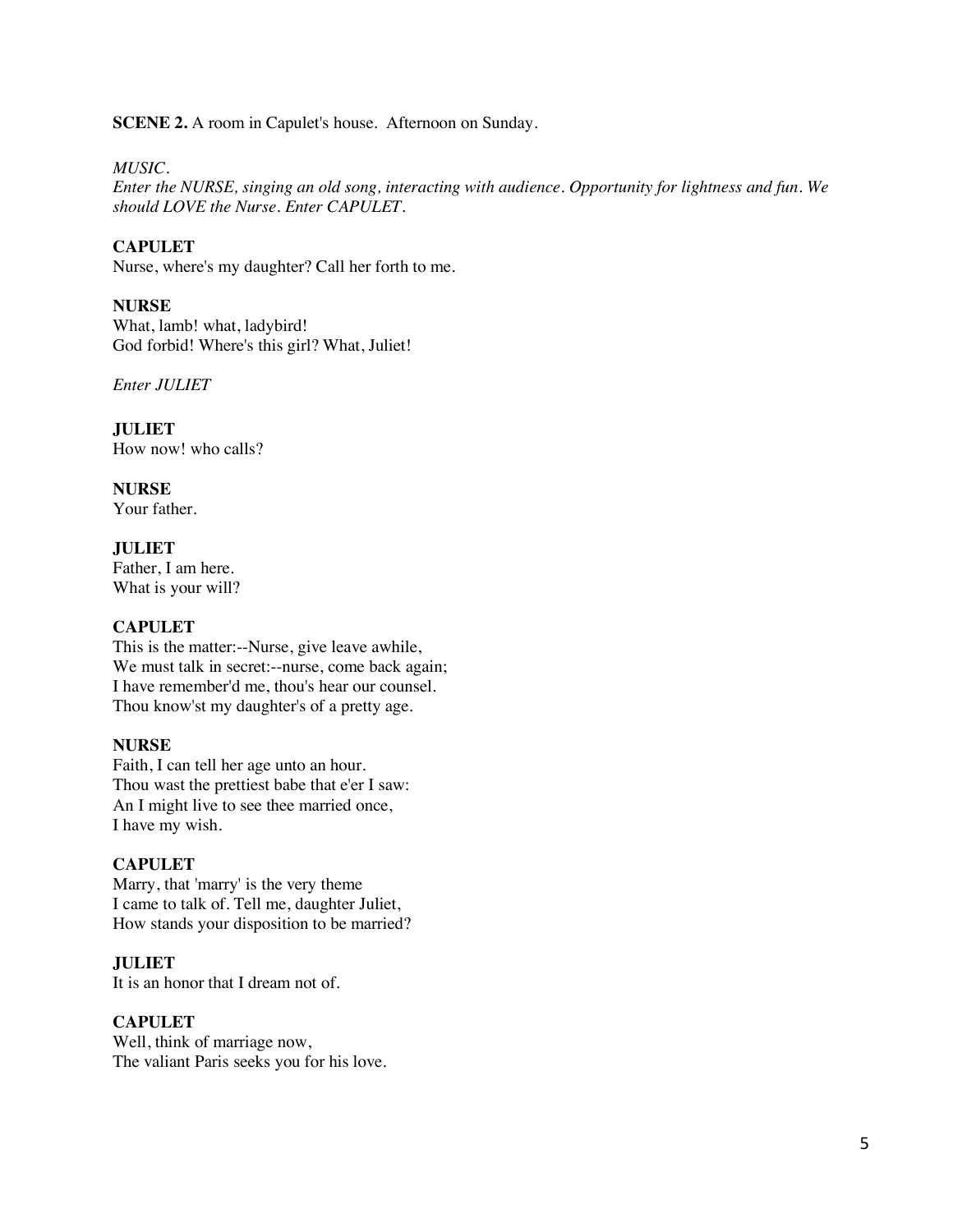#### **NURSE** A man, young lady! lady, such a man!

## **CAPULET**

What say you? can you love the gentleman? Speak briefly, can you like of Paris' love?

**JULIET** I'll look to like, if looking liking move.

## **NURSE** *(noticing the audience)*

My lord, the guests are come, supper served up, you called, my young lady asked for. I must hence to wait; I beseech you, follow straight.

## **CAPULET**

Juliet, Lord Paris stays. *exits*

## **NURSE**

Come, girl, seek happy nights to happy days. *Exeunt*

*Capulet provides some kind of transition. Establish firm parental presence—perhaps disciplining someone in the audience with feet on the seat in front of them, or wearing a hat?*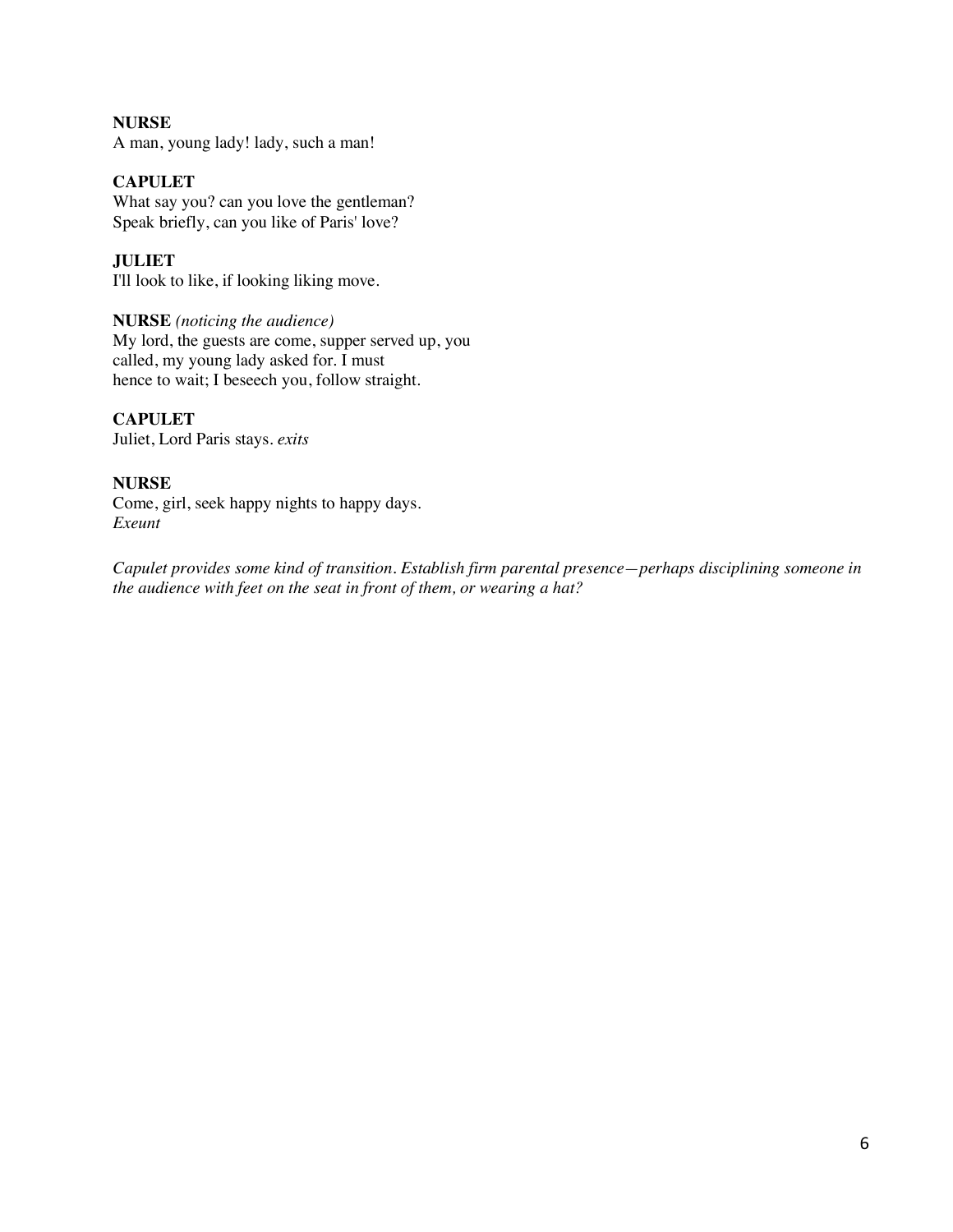**SCENE 3.** A street. Sunday evening. *Enter MERCUTIO, BENVOLIO*

#### **MERCUTIO**

Romeo! Humors, madman, passion, lover, **Romeo! Capricho, locura, pasión, amor** Appear thou in the likeness of a sigh!

#### **BENVOLIO**

Mercutio, peace. A troubled mind drove me to walk abroad, Where underneath the grove of sycamore So early walking did I see our friend. Towards him I made, but he was 'ware of me And stole into the covert of the wood.

#### **MERCUTIO**

Many a morning hath he there been seen, With tears augmenting the fresh morning's dew. Away from light steals home our heavy friend **A casa vuelve cuando amanece**  And private in his chamber pens himself, **para recogerse en su aposento.** Shuts up his windows, locks fair daylight out. Black and portentous must this humor prove, **Esta aflicción promete desdichas** Unless good counsel may the cause remove. **si no hay consejo que la remedie**.

See where he comes. **Mirad, aquí viene.**

*The trio does a secret handshake or something.* 

## **MERCUTIO**

Tonight there is an old accustomed feast Where Capulet's invited many a guest.

#### **BENVOLIO**

At this same ancient feast of Capulet's Sups the fair Rosaline whom thou so loves.

#### **ROMEO**

I am not for this ambling.

#### **MERCUTIO**

Nay, gentle Romeo, we must have you dance. **No, noble Romeo, a bailar te traemos.**

#### **ROMEO**

Not I, believe me: you have dancing shoes With nimble soles: I have a soul of lead So stakes me to the ground I cannot move.

**MERCUTIO**<br>You are a lover; borrow Cupid's wings,

*Enter Romeo.*

You are a lover; borrow Cupid's wings,<br>
Tú eres un enamorado, toma las alas de cupido<br>
And soar with them above a common bound.<br>
v álzate con ellas por encima del hombre con v álzate con ellas por encima del hombre común.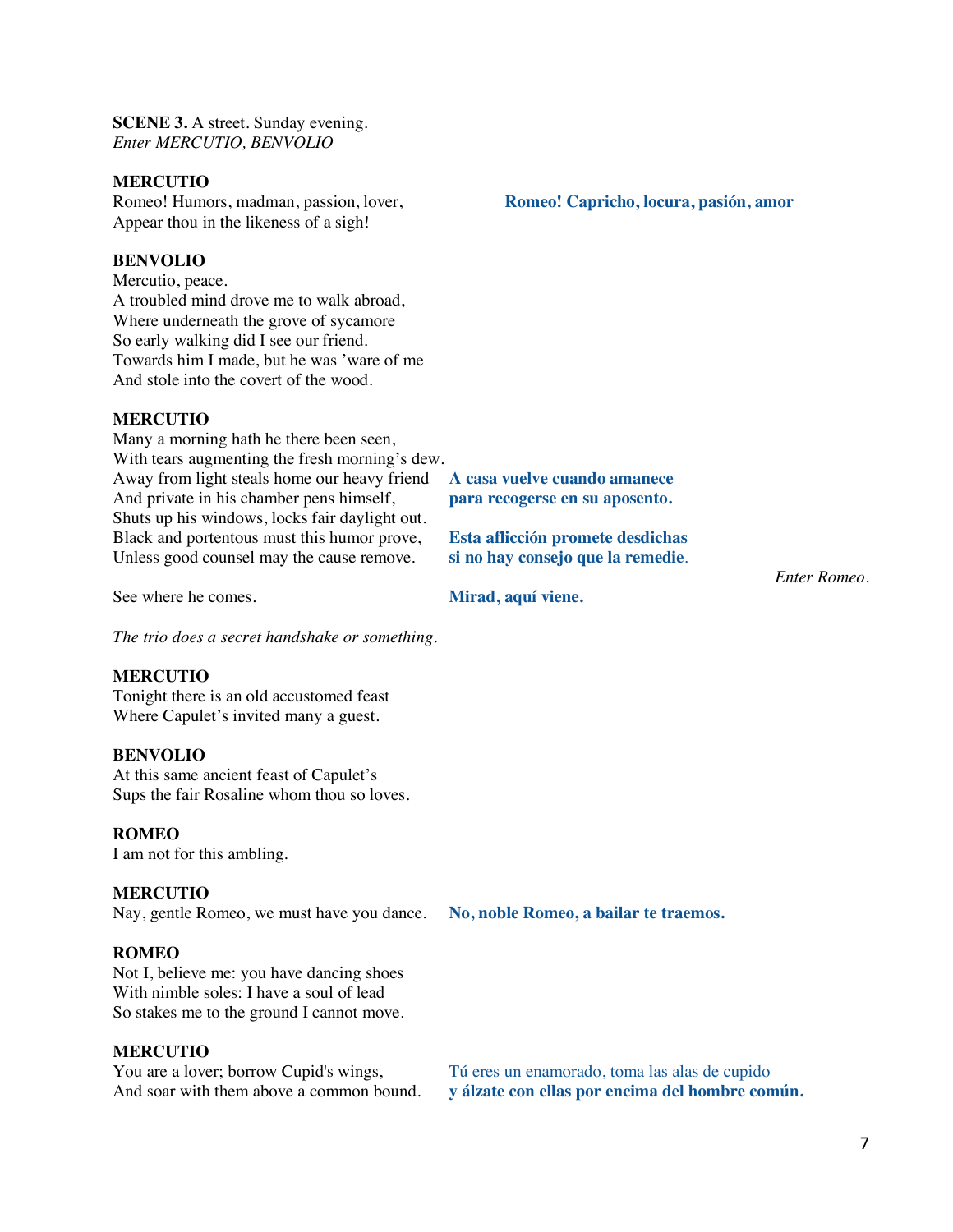# **ROMEO**

Under love's heavy burden do I sink.

### **BENVOLIO**

Come, knock and enter; and no sooner in, But every man betake him to his legs.

*They bust a move.* 

**ROMEO** I dream'd a dream to-night.

**MERCUTIO**<br>And so did I.

Y yo también.

**ROMEO** Well, what was yours?

**MERCUTIO**<br>That dreamers often lie.

Que el soñador suele mentir.

## **ROMEO**

In bed asleep, while they do dream things true.

#### **MERCUTIO**

| Ah, veo que Queen Mab ha estado contigo.                                                                      |
|---------------------------------------------------------------------------------------------------------------|
| She is the fairies' midwife, and she gallops night by night <b>Matrona de las hadas, galopa noche y noche</b> |
| sobre la cabeza de los amantes, y entonces sueñan<br>con el amor;                                             |
| sobre el regazo de los cortesanos, que enseguida<br>sueñan con cortesías;                                     |
| sobre los labios de las mujeres, y de inmediato<br>sueñan besos.                                              |
| A ellas suele cubrir la irritada Mab de ampollas.                                                             |
| A veces cabalga sobre la nuca de un soldado                                                                   |
| y éste sueña con cortarle el cuello al enemigo                                                                |
| Tamborilea en su oído y éste se despierta                                                                     |
| Esa es ella                                                                                                   |
|                                                                                                               |

#### **ROMEO**

Peace, peace, Mercutio, peace! Thou talk'st of nothing.

**MERCUTIO**<br>True, I talk of dreams, True, I talk of dreams,<br>Which are the children of an idle brain.<br>We stose son el fruto de un

## **BENVOLIO**

Supper is done, and we shall come too late.

*Benvolio runs off stage to become Tybalt.* 

y estos son el fruto de una mente ociosa.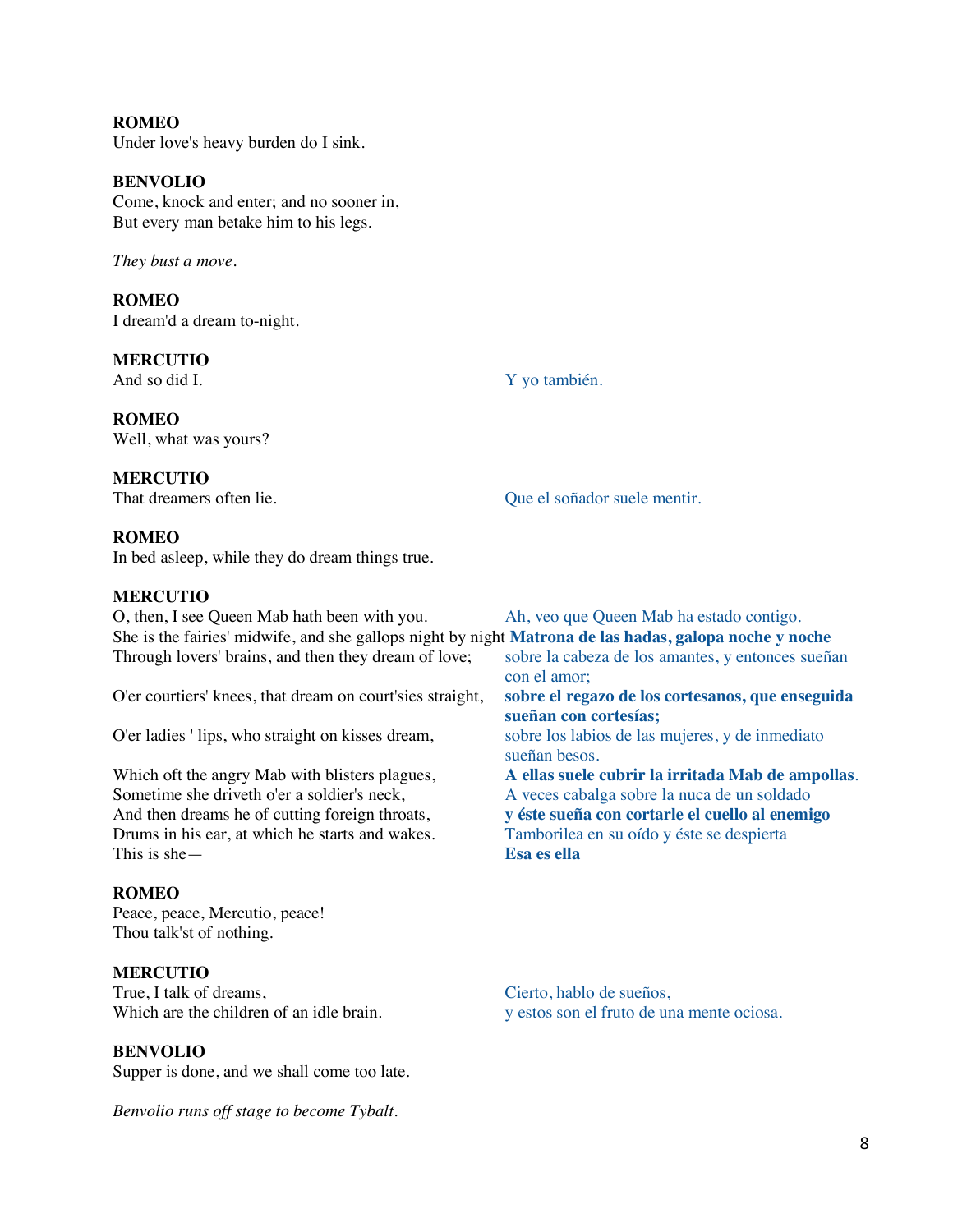## **ROMEO**

I fear too early, for my mind misgives Some consequence yet hanging in the stars Shall bitterly begin his fearful date With this night's revels. But he that hath the steerage of my course, Direct my sail. On, lusty gentleman.

*Romeo and Mercutio exit.*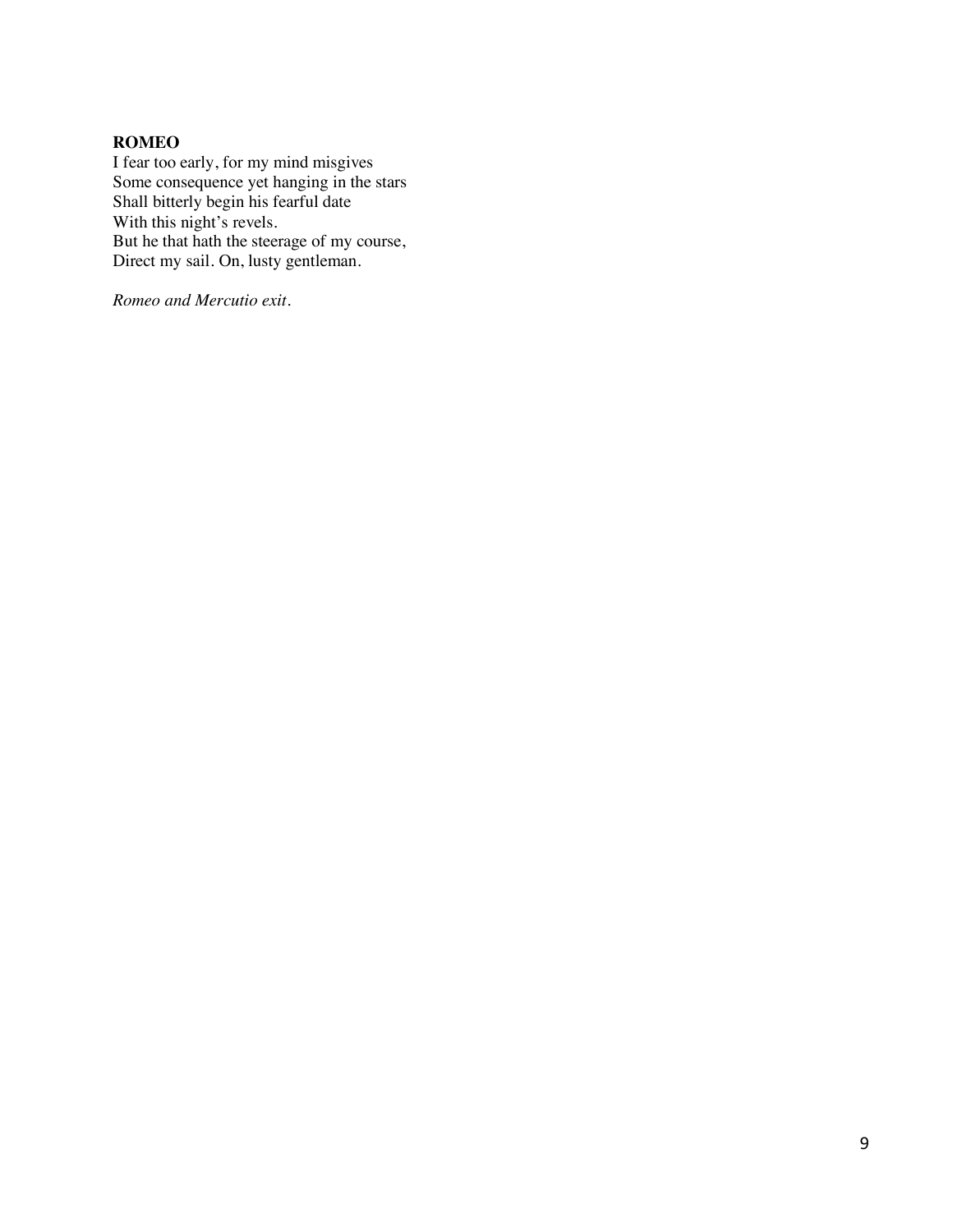**Scene 4** Capulet's Party. Sunday Evening. *MUSIC. Enter Romeo and Mercutio, masked and dancing. They are having a great time.*

#### **TYBALT**

Welcome, gentleman. Which of you all Will now deny to dance? If you be not of the house of Montagues, Come and crush a cup of wine!

## **MERCUTIO**

Why, is not this better now than groaning for love? now art thou sociable, now art thou Romeo; now art thou what thou art!

*Tybalt sees this exchange. Romeo transitions to Capulet* 

#### **TYBALT**

I see this is a Montague, our foe, A villain that is hither come in spite To scorn at our solemnity this night.

## **CAPULET**

Why, how now, Tybalt? Wherefore storm you so?

#### **TYBALT**

'Tis he that villain Romeo. Now, by the stock and honor of my kin, To strike him dead I hold it not a sin.

#### **CAPULET**

Content thee, gentle coz. Verona brags of him To be a virtuous and well-governed youth. Therefore be patient. Take no note of him.

#### **TYBALT**

I'll not endure him.

#### **CAPULET**

 He shall be endured. What, goodman boy! I say, he shall. Go to. Am I the master here, or you?

#### *Mercutio looks around to find musicians.*

**TYBALT** *to audience* I will withdraw, but this intrusion shall, Now seeming sweet, convert to bitt'rest gall.

*Mercutio can't find any musicians, so Mercutio plays the music to cover Tybalt's transition into Juliet MUSIC. TYBALT to JULIET. Juliet greets the audience as guests at the party*

**ROMEO** [To audience]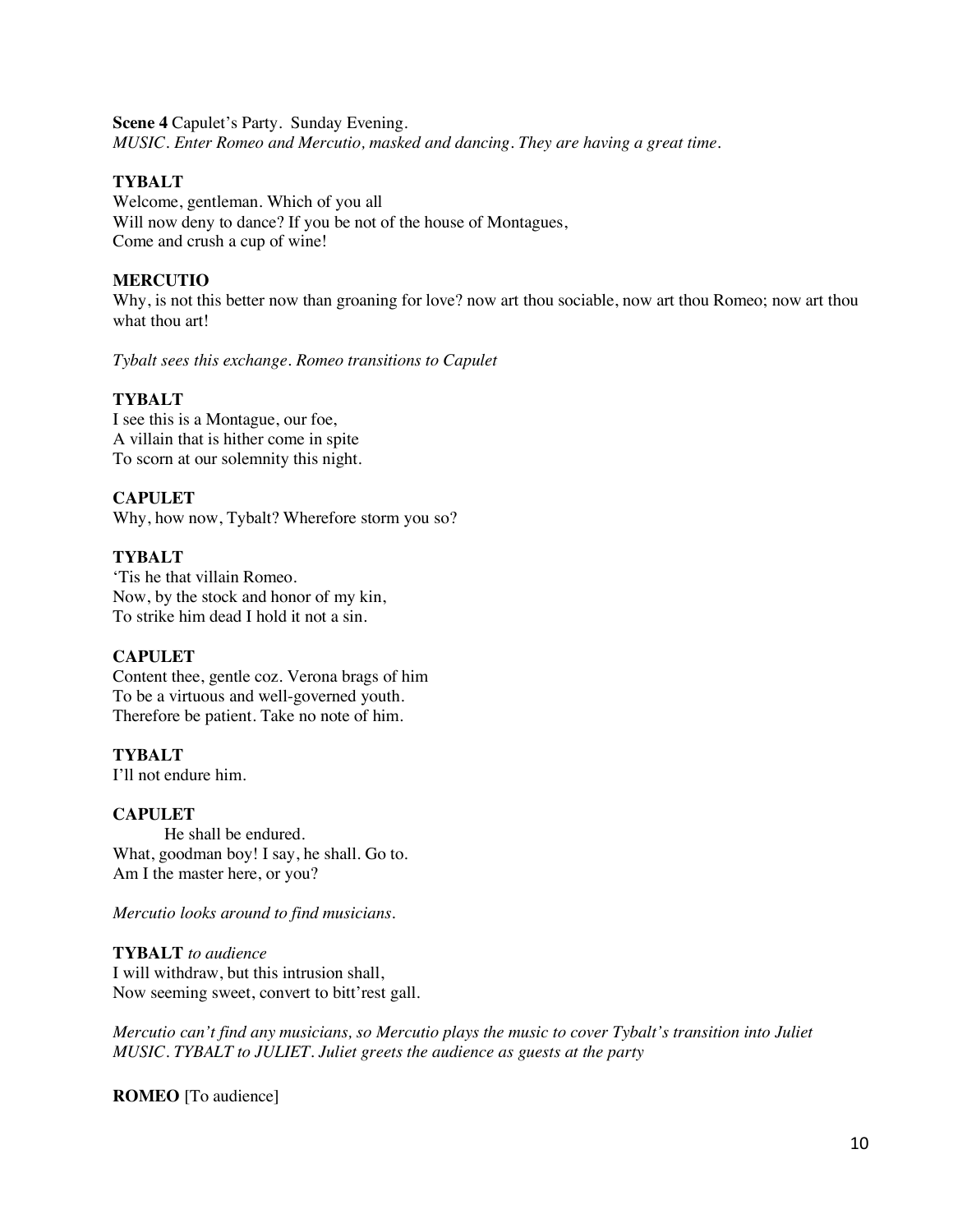What lady is that?

O, she doth teach the torches to burn bright! Did my heart love till now? forswear it, sight, For I ne'er saw true beauty till this night. [To JULIET] If I profane with my unworthiest hand This holy shrine, the gentle sin is this: My lips, two blushing pilgrims, ready stand To smooth that rough touch with a tender kiss.

## **JULIET**

Good pilgrim, you do wrong your hand too much, Which mannerly devotion shows in this; For saints have hands that pilgrims' hands do touch, And palm to palm is holy palmers' kiss.

## **ROMEO**

Have not saints lips, and holy palmers too?

## **JULIET**

Ay, pilgrim, lips that they must use in prayer.

## **ROMEO**

O, then, dear saint, let lips do what hands do. They pray; grant thou, lest faith turn to despair.

## **JULIET**

Saints do not move, though grant for prayers' sake.

## **ROMEO**

Then move not while my prayer's effect I take.

## **JULIET**

You kiss by the book.

## **NURSE**

Madam, your father craves a word with you.

*Juliet exits.* 

**ROMEO** What is her father?

**NURSE** Marry, bachelor, Her father is the master of the house.

## **ROMEO**

Is she a Capulet? O dear account! my life is my foe's debt.

*Romeo leaves through the audience. Juliet is back.*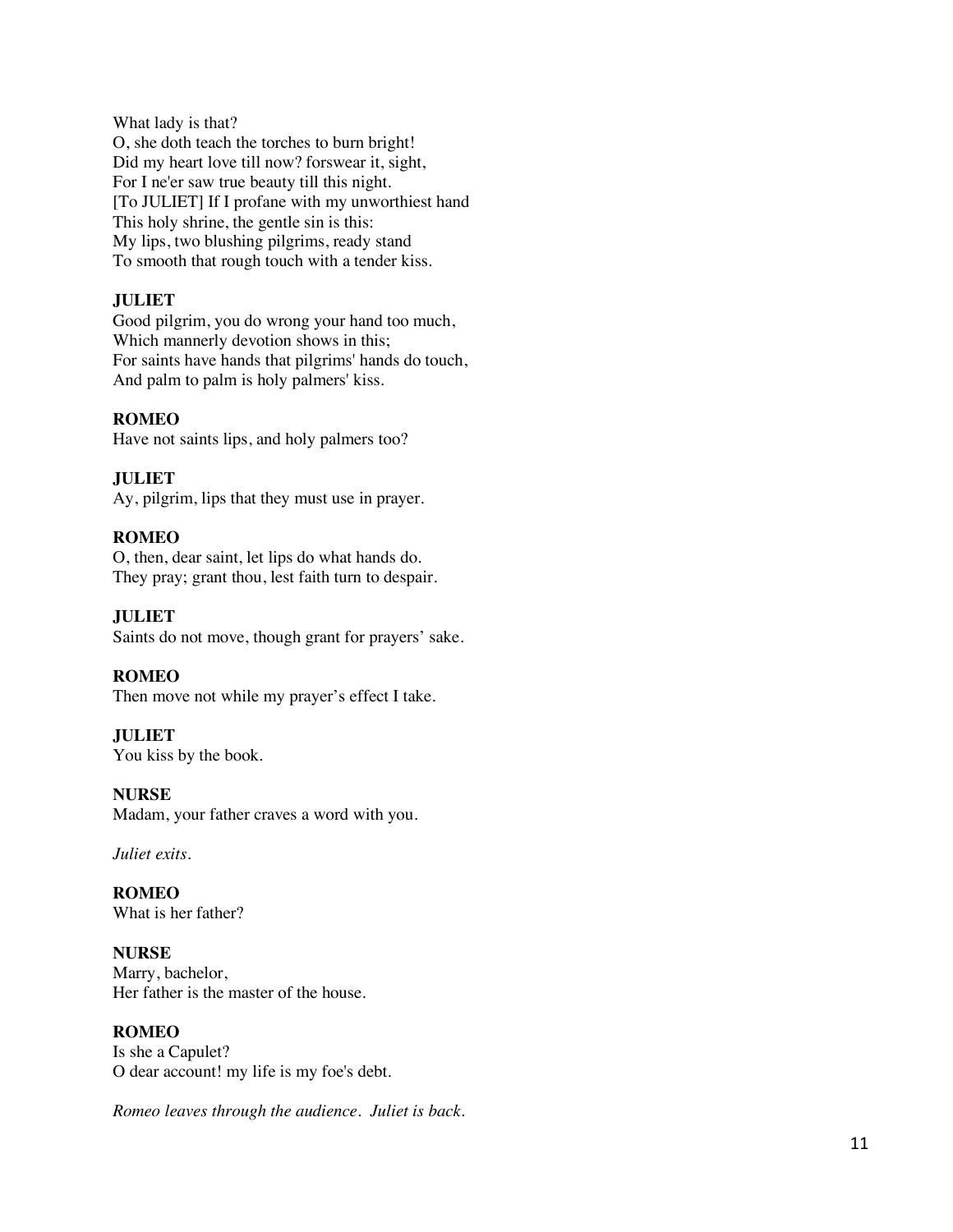## **JULIET**

Come hither, nurse. What is yond gentleman?

**NURSE,** *referencing a student in front row.*  The son and heir of old Tiberio.

## **JULIET**

What's he that follows there, that would not dance? If he be married. My grave is like to be my wedding bed.

## **NURSE**

His name is Romeo, and a Montague; The only son of your great enemy.

## **JULIET**

My only love sprung from my only hate! Too early seen unknown, and known too late!

## **NURSE**

Anon, anon! Come, let's away; the strangers all are gone. *Exeunt*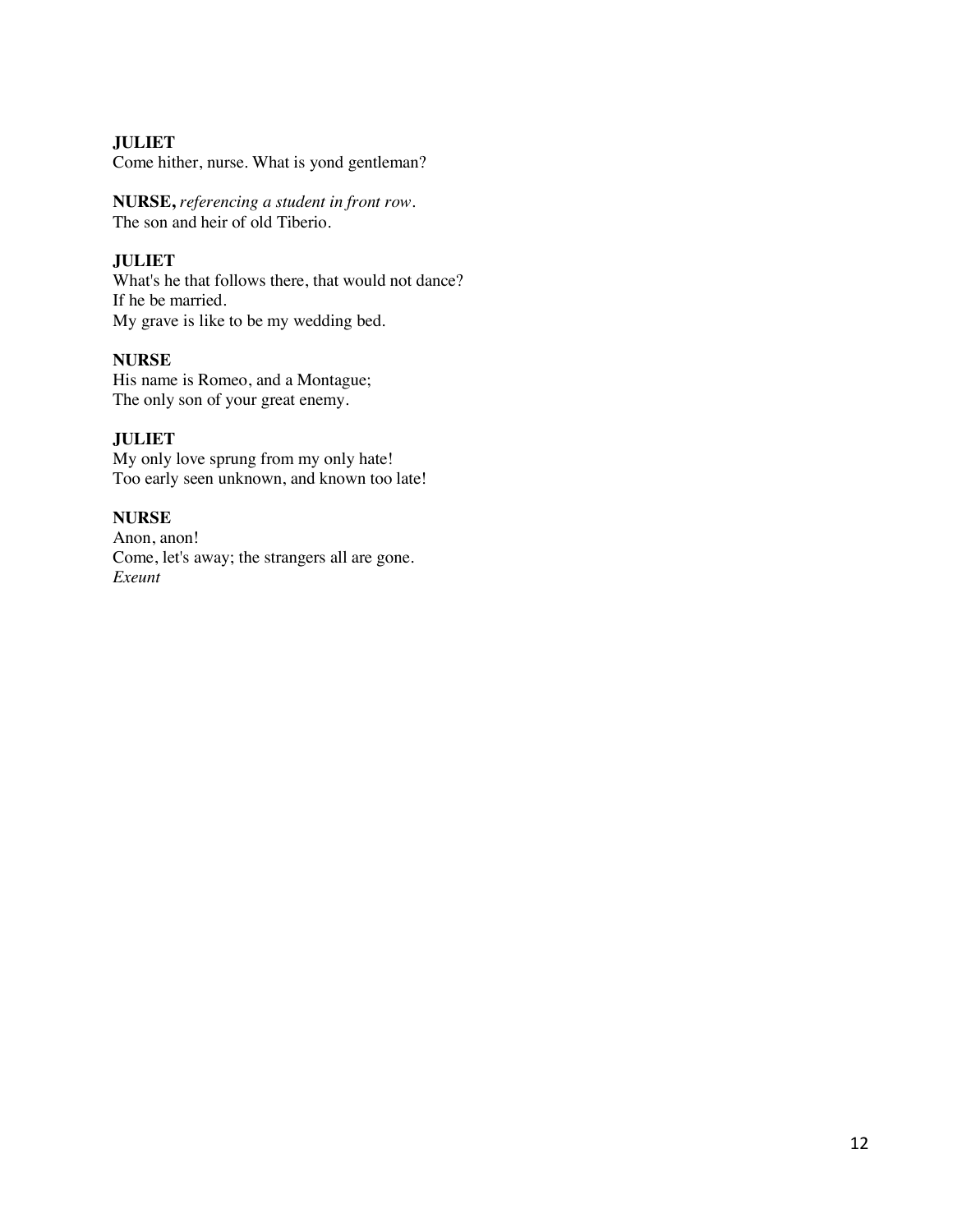**Scene 5.** Capulet's backyard. Sunday night into Monday morning. *Enter ROMEO Maybe he enters, singing some love song? Involving the audience?*

## **ROMEO**

But, soft! what light through yonder window breaks? It is the east, and Juliet is the sun. Arise, fair sun, and kill the envious moon, Who is already sick and pale with grief, That thou her maid art far more fair than she.

#### *JULIET appears above at a window*

It is my lady, O, it is my love! O, that she knew she were! She speaks yet she says nothing: what of that? Her eye discourses; I will answer it. I am too bold, 'tis not to me she speaks: Two of the fairest stars in all the heaven, Having some business, do entreat her eyes To twinkle in their spheres till they return. See, how she leans her cheek upon her hand! O, that I were a glove upon that hand, That I might touch that cheek!

## **JULIET**

Ay me!

## **ROMEO**

She speaks: O, speak again, bright angel!

#### **JULIET**

Romeo, Romeo! wherefore art thou Romeo? Deny thy father and refuse thy name; Or, if thou wilt not, be but sworn my love, And I'll no longer be a Capulet.

## **ROMEO**

[Aside] Shall I hear more, or shall I speak at this?

## **JULIET**

'Tis but thy name that is my enemy; Thou art thyself, though not a Montague. What's Montague? it is nor hand, nor foot, Nor arm, nor face, nor any other part Belonging to a man. O, be some other name! What's in a name? that which we call a rose By any other word would smell as sweet; Romeo, doff thy name,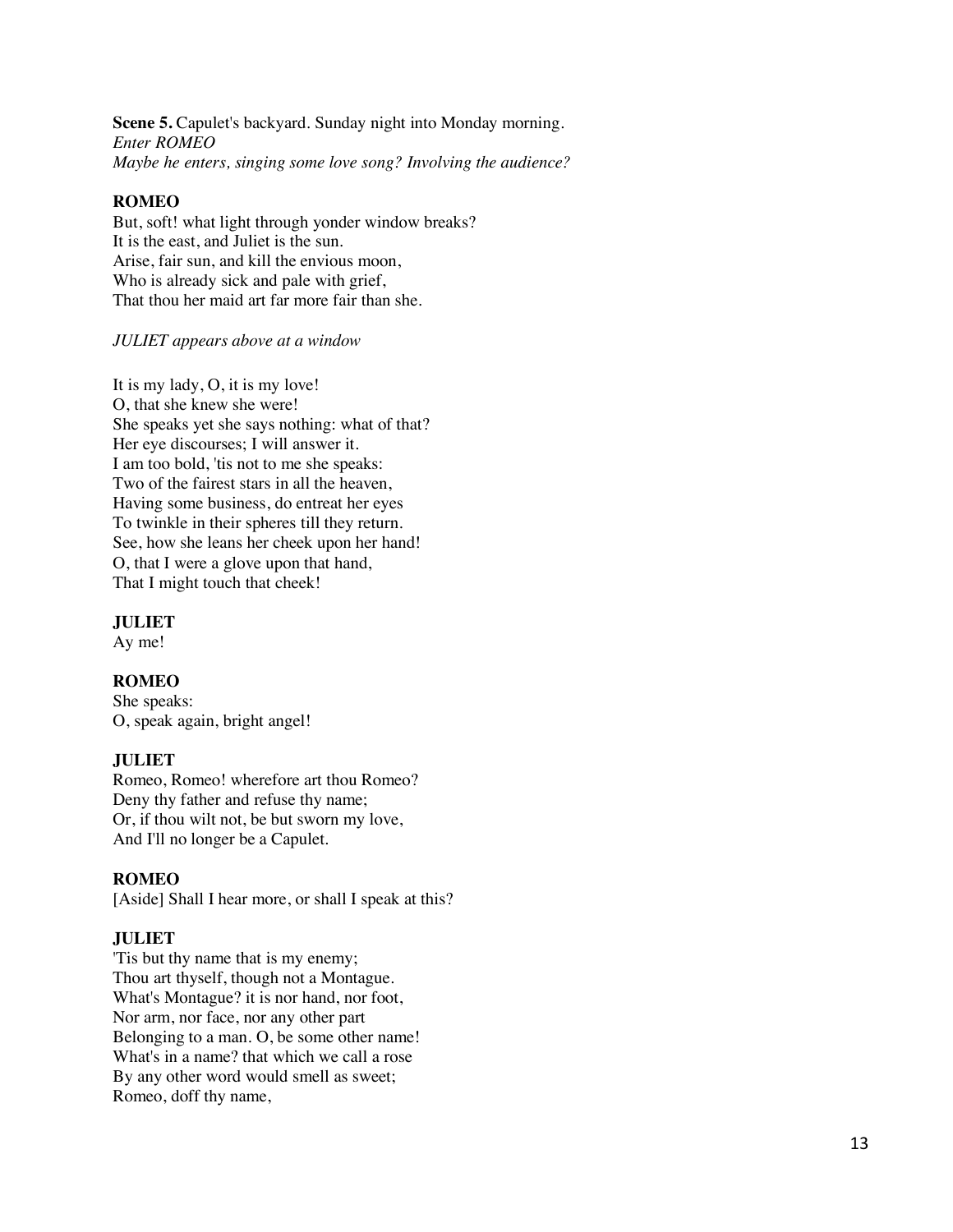And for that name which is no part of thee Take all myself.

### **ROMEO**

I take thee at thy word: Call me but love, and I'll be new baptized; Henceforth I never will be Romeo.

## **JULIET**

My ears have not yet drunk a hundred words Of that tongue's utterance, yet I know the sound: Art thou not Romeo and a Montague?

## **ROMEO**

Neither, fair saint, if either thee dislike.

## **JULIET**

How camest thou hither, tell me, and wherefore? The orchard walls are high and hard to climb, And the place death, considering who thou art, If any of my kinsmen find thee here. If they do see thee, they will murder thee.

## **ROMEO**

I have night's cloak to hide me from their sight; And but thou love me, let them find me here.

## **JULIET**

Dost thou love me? I know thou wilt say 'Ay,' And I will take thy word: yet if thou swear'st, Thou mayst prove false. O gentle Romeo, If thou dost love, pronounce it faithfully.

## **ROMEO**

Lady, by yonder blessed moon I swear —

## **JULIET**

O, swear not by the moon, the inconstant moon, Lest that thy love prove likewise variable.

## **ROMEO**

What shall I swear by?

## **JULIET**

Do not swear at all; Or, if thou wilt, swear by thy gracious self.

## **ROMEO**

If my heart's dear love —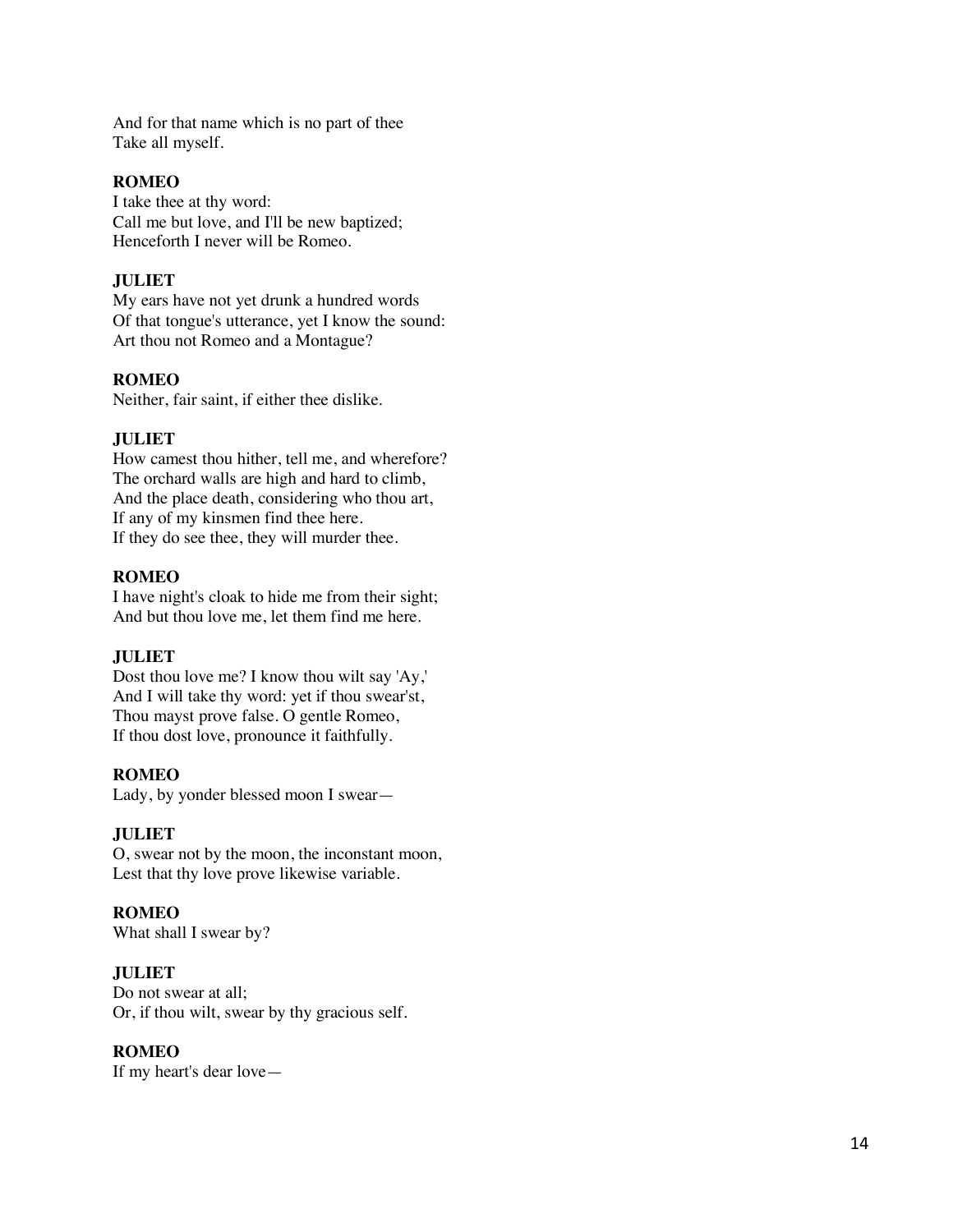## **JULIET**

Well, do not swear: although I joy in thee, I have no joy of this contract tonight: It is too rash, too unadvised, too sudden; Too like the lightning, which doth cease to be Ere one can say "It lightens." Sweet, good night.

## **ROMEO**

O, wilt thou leave me so unsatisfied?

## **JULIET**

What satisfaction canst thou have tonight?

## **ROMEO**

The exchange of thy love's faithful vow for mine.

## **JULIET**

I gave thee mine before thou didst request it: My bounty is as boundless as the sea, My love as deep; the more I give to thee, The more I have, for both are infinite. Three words, dear Romeo, and good night indeed. If that thy bent of love be honorable, Thy purpose marriage, send me word tomorrow, And I will follow thee throughout the world.

**NURSE** [Within] Madam!

## **JULIET**

I come, anon.--But if thou mean'st not well, I do beseech thee —

**NURSE** [Within] Madam!

## **JULIET**

By and by, I come:-- To cease thy suit, and leave me to my grief: Tomorrow will I send.

## **ROMEO**

So thrive my soul —

## **JULIET**

A thousand times good night! 'Tis almost morning; I would have thee gone: Good night, good night! parting is such sweet sorrow, That I shall say good night till it be morrow. *Exit above*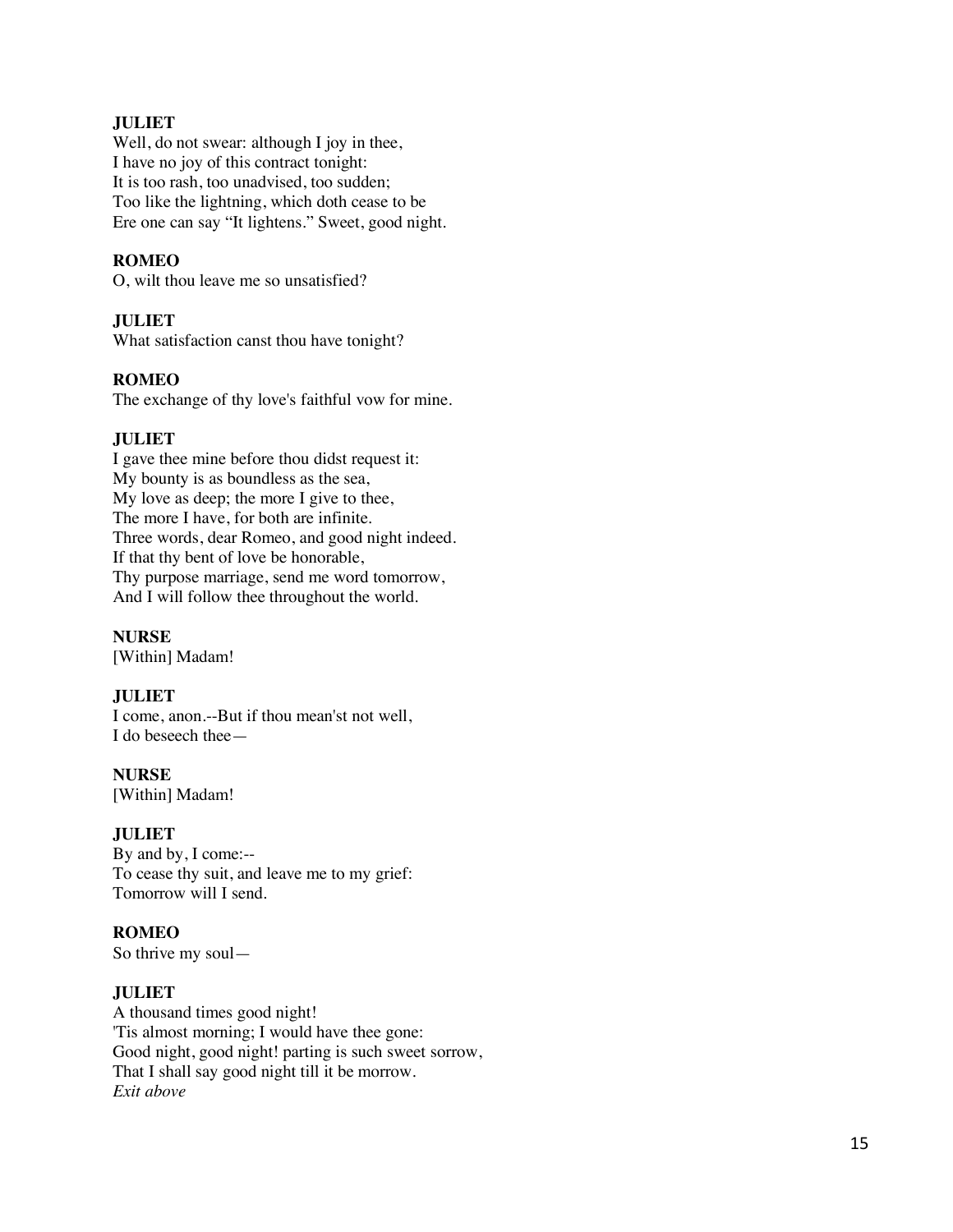## **ROMEO**

Sleep dwell upon thine eyes, so sweet to rest! Hence will I to my ghostly father's cell, His help to crave, and my dear hap to tell. *Exit*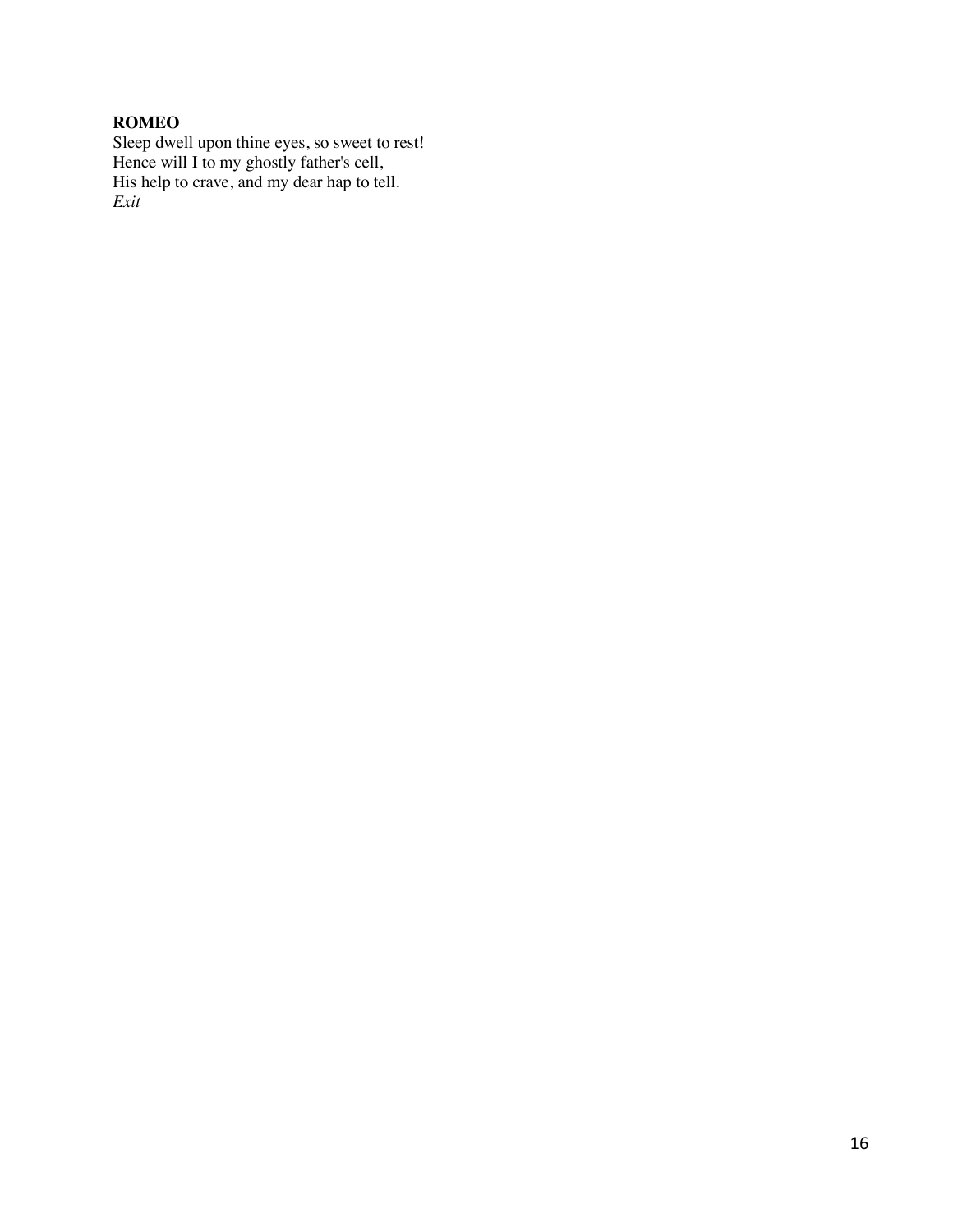**SCENE 6***.* Friar Laurence's cell. Very early Monday morning. *Enter FRIAR LAURENCE*

#### **FRIAR LAURENCE**

The grey-eyed morn smiles on the frowning night, Chequering the eastern clouds with streaks of light. I must up-fill this osier cage of ours With baleful weeds and precious-juiced flowers. Poison hath residence and medicine power. *Enter ROMEO*

#### **ROMEO**

Good morrow, father.

## **FRIAR LAURENCE**

Benedicite! What early tongue so sweet saluteth me? Young son, I think I hit it right, Our Romeo hath not been in bed to-night. Where hast thou been, then?

#### **ROMEO**

I have been feasting with mine enemy, Where on a sudden one hath wounded me.

#### **FRIAR LAURENCE**

Be plain, good son, and homely in thy drift; Riddling confession finds but riddling shrift.

## **ROMEO**

Then plainly know my heart's dear love is set On the fair daughter of rich Capulet: I'll tell thee as we pass; but this I pray, That thou consent to marry us today.

#### **FRIAR LAURENCE**

Holy Saint Francis, what a change is here! Is Rosaline, that thou didst love so dear, So soon forsaken? Young men's love then lies Not truly in their hearts but in their eyes.

## **ROMEO**

I pray thee, chide not!

#### **FRIAR LAURENCE**

But come, young waverer, come, go with me, In one respect I'll thy assistant be; For this alliance may so happy prove, To turn your households' rancor to pure love.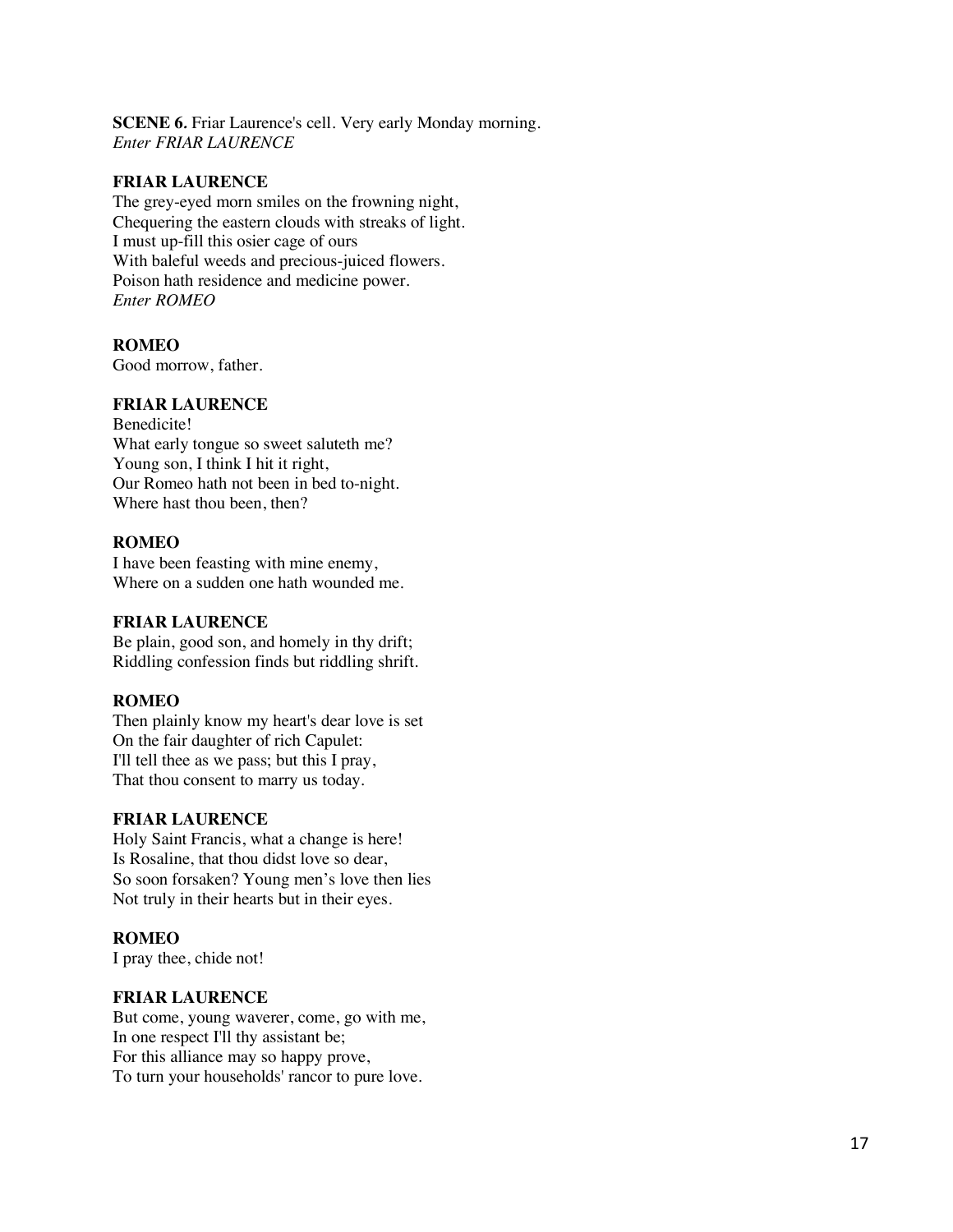## **ROMEO**

O, let us hence; I stand on sudden haste.

# **FRIAR LAURENCE**

Wisely and slow; they stumble that run fast. *Exeunt*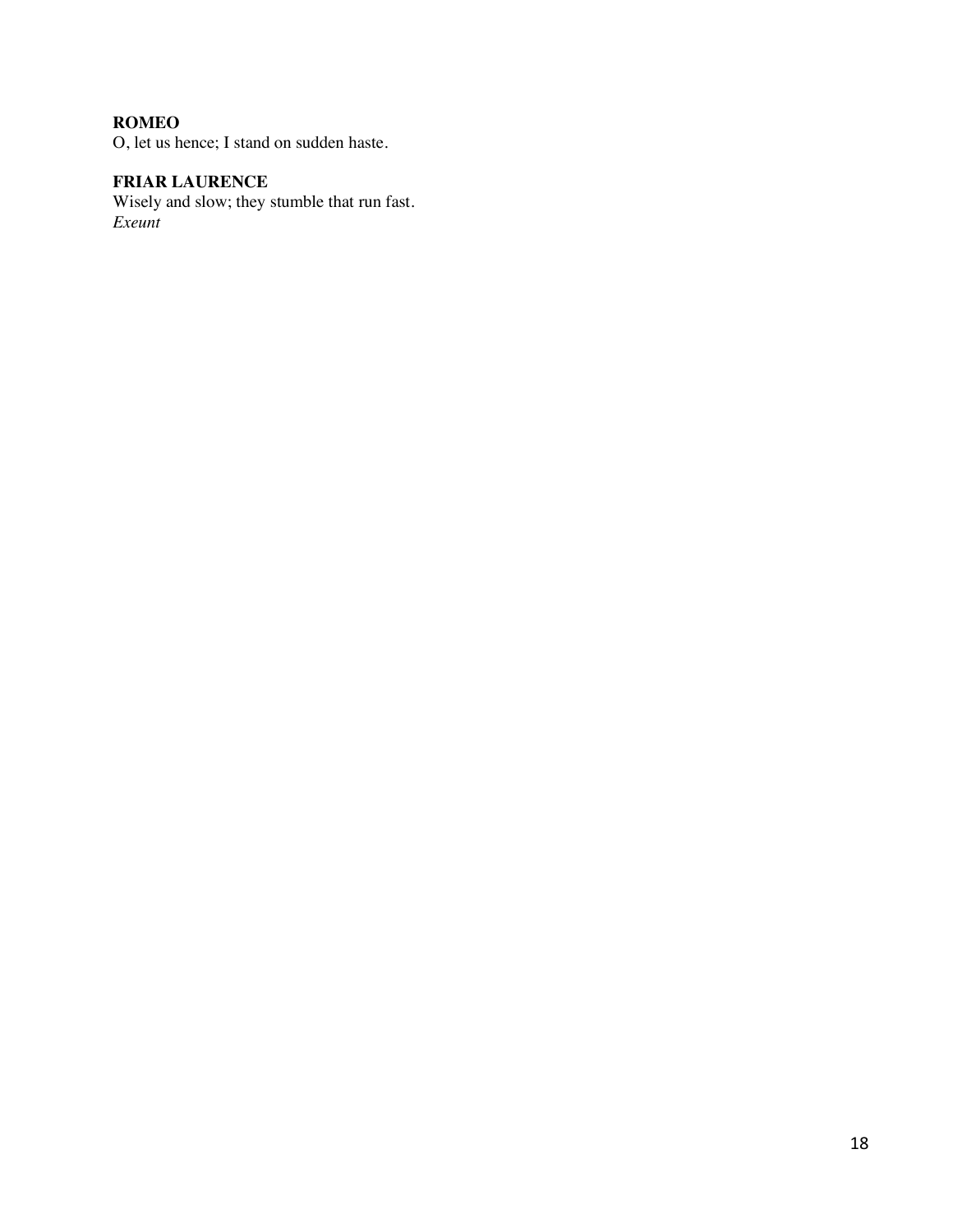**SCENE 7.** A street. Monday morning. *Enter BENVOLIO calling "Romeo!" and asking the audience if they've seen him. Then enter MERCUTIO.* 

#### **MERCUTIO**

Where the devil should this Romeo be?  $i$  Dónde demonios puede estar este Romeo?

#### **BENVOLIO**

Tybalt, the kinsman of old Capulet, Hath sent a letter to his father's house.

## **MERCUTIO**

A challenge, on my life. Un reto, por mi vida.

**BENVOLIO** Romeo will answer it.

## **MERCUTIO**

Alas poor Romeo! **¡Pobre Romeo!** He is already dead; shot through the ear with a **Ya está muerto; herido en el oído por** love-song; and is he a man to encounter Tybalt? **una canción de amor;** ¿y es hombre él para encontrarse con Tybalt?

#### **BENVOLIO**

Why, what is Tybalt?

#### **MERCUTIO**

O, he is the courageous captain of compliments. **Oh, él es el valeroso capitán de las alabanzas.**

*Enter ROMEO*

#### **BENVOLIO**

Here comes Romeo, here comes Romeo.

#### **MERCUTIO**

Signior Romeo, bon jour! **Señor Romeo, ¡buenos días!** You gave us the counterfeit fairly last night. Bien nos engañastes anoche.

#### **ROMEO**

Pardon, good Mercutio, my business was great, and in such a case as mine a man may strain courtesy.

*Romeo rushes past on his way to his wedding. Mercutio and Benvolio try to get his attention, to no avail. Romeo exits, Benvolio and Mercutio are annoyed.*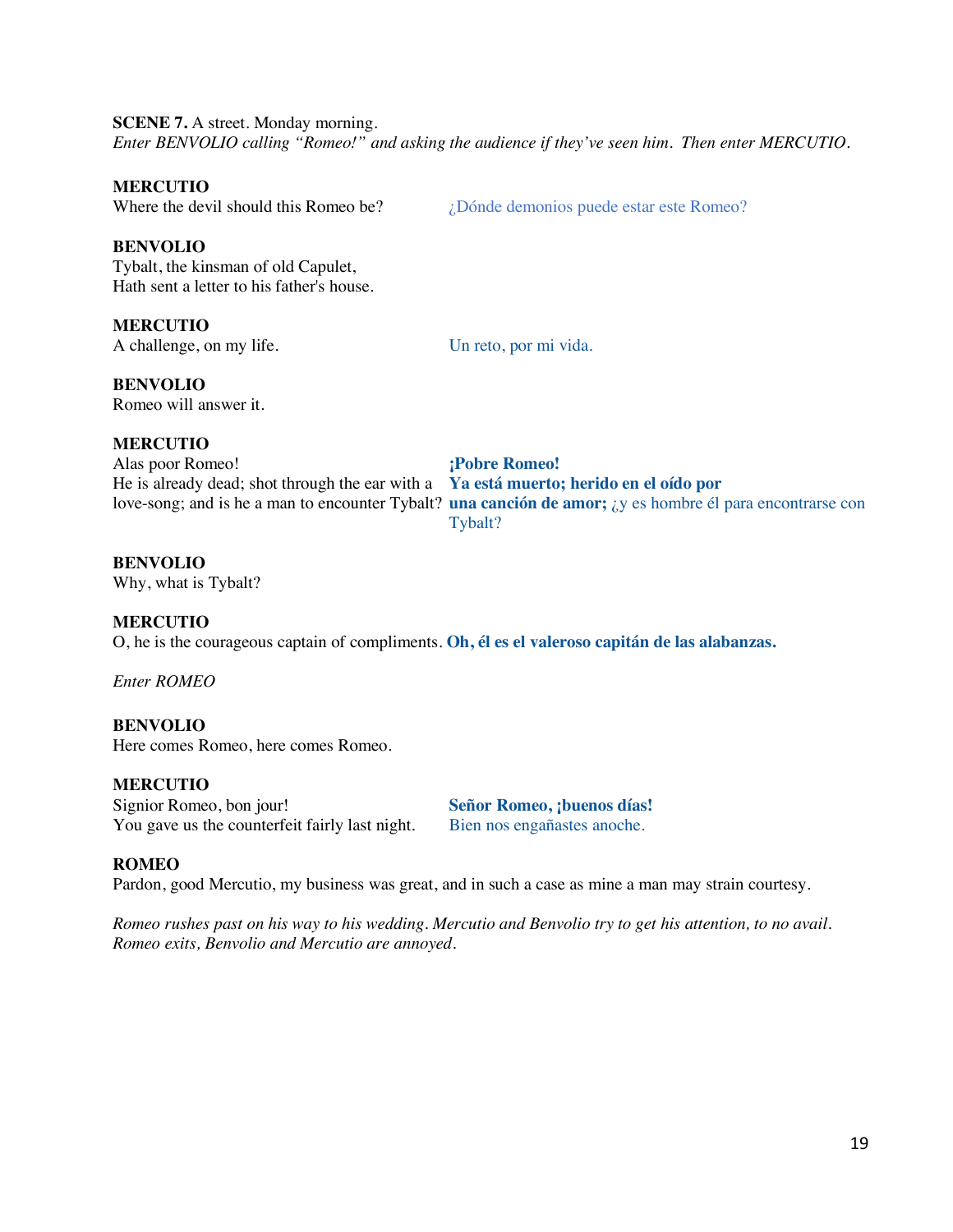**SCENE 8.** Friar Laurence's quarters. Monday afternoon. *Enter FRIAR LAURENCE.* 

#### **FRIAR LAURENCE**

So smile the heavens upon this holy act, That after hours with sorrow chide us not!

## **ROMEO**

Amen, amen! but come what sorrow can, It cannot countervail the exchange of joy That one short minute gives me in her sight: Do thou but close our hands with holy words, Then love-devouring death do what he dare; It is enough I may but call her mine.

## **FRIAR LAURENCE**

These violent delights have violent ends And in their triumph die, like fire and powder. Therefore love moderately; long love doth so; Too swift arrives as tardy as too slow. *Enter JULIET*

## **JULIET**

Good e'en to my ghostly confessor.

## **ROMEO**

Ah, Juliet, if the measure of thy joy Be heap'd like mine and that thy skill be more To blazon it, then sweeten with thy breath This neighbor air.

## **JULIET**

My true love is grown to such excess I cannot sum up sum of half my wealth.

## **FRIAR**

Come, come with me and we will make short work.

*Friar Laurence officiates a wedding ceremony.* 

*Music Moment?*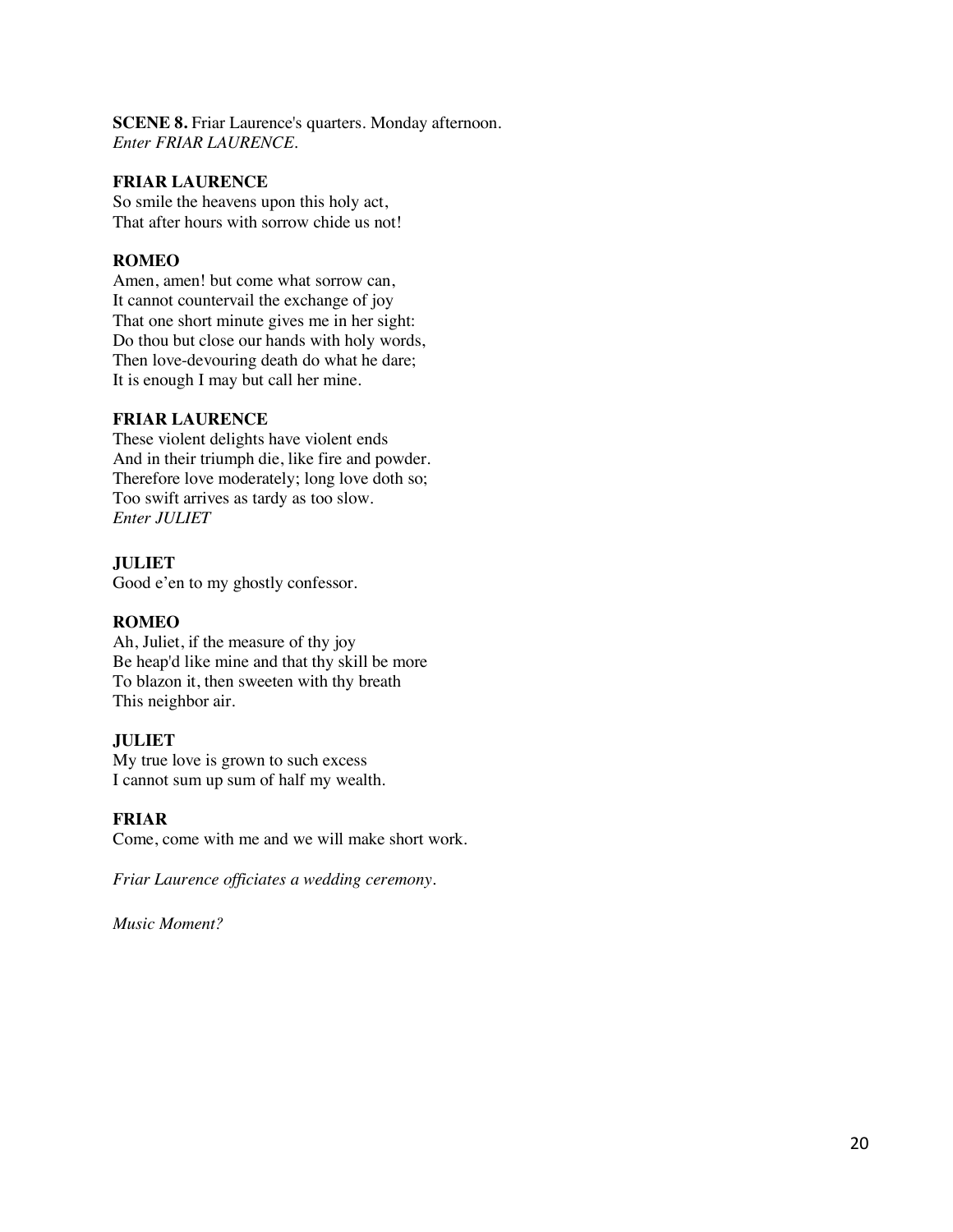**SCENE 9.** A public place. Monday late afternoon. *Enter MERCUTIO*

#### **MERCUTIO,** *entering thru audience*

The day is hot, the Capulets abroad,<br>
And, if we meet, we shall not scape a brawl;<br>  $\bf{v}, \bf{si}$  nos encontramos, no evitamos la i And, if we meet, we shall not scape a brawl; **y, si nos encontramos, no evitamos la reyerta,** For now, these hot days, is the mad blood stirring. En estos días de calor se revuelve enloquecida la sangre.

*Enter TYBALT*

## **TYBALT**

Mercutio, good den: a word with you.

#### **MERCUTIO**

A word with me? couple it with **¿Una palabra conmigo?** Emparéjala

something; make it a word and a blow. con algo; **que sea una palabra y un golpe.**

#### **TYBALT**

Mercutio, thou consort'st with Romeo—

#### **MERCUTIO**

Consort! what, dost thou make us minstrels? An <sup>¡Concertar!</sup> **¿Nos tomas por músicos?**<br>
thou make minstrels of us, look to hear nothing but Si músicos nos crees, no esperes escuchar thou make minstrels of us, look to hear nothing but

*Enter ROMEO*

## **TYBALT**

Well, peace be with you, sir: here comes my man. Romeo, the hate I bear thee can afford No better term than this,--thou art a villain.

#### **ROMEO**

Tybalt, the reason that I have to love thee Doth much excuse the appertaining rage To such a greeting: villain am I none; Therefore farewell; I see thou know'st me not.

#### **TYBALT**

Boy, this shall not excuse the injuries That thou hast done me; therefore turn and draw.

#### **ROMEO**

I do protest, I never injured thee, But love thee better than thou canst devise, Till thou shalt know the reason of my love: And so, good Capulet,--which name I tender As dearly as my own,--be satisfied.

discords: here's my fiddlestick; here's that shall más que discordancias: he aquí el arco de mi violín que habrá make you dance. 'Zounds, consort! **de hacerte bailar. ¡Diantres,** concertar!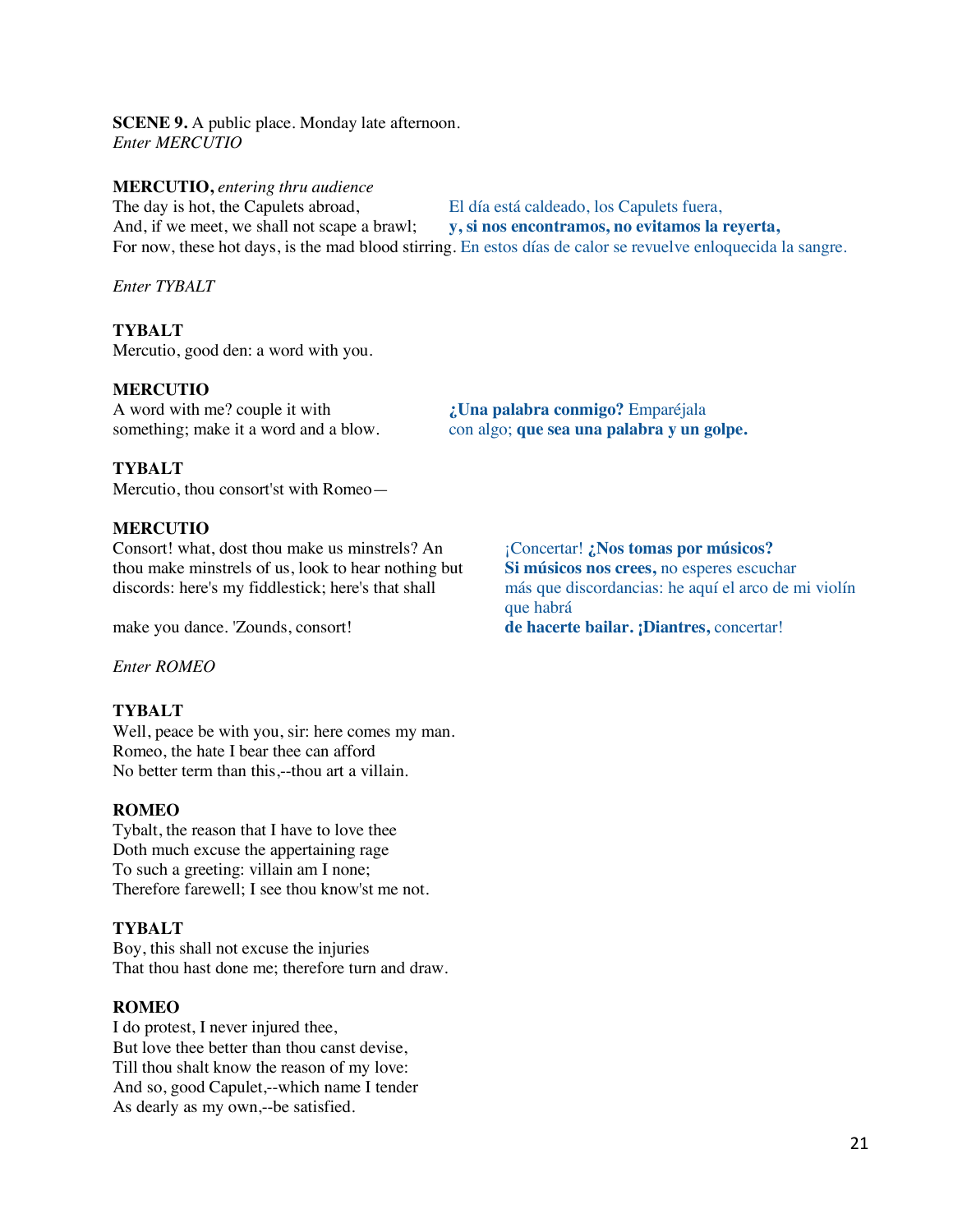## **MERCUTIO**

O calm, dishonourable, vile submission! **¡Qué sumisión deshonrosa y vil!** *Draws* Tybalt, you rat-catcher, will you walk? Tybalt, cazarratas, *i*, ya te vas?

## **TYBALT**

What wouldst thou have with me?

## **MERCUTIO**

Good king of cats, nothing but one of your nine lives. Oh, rey de los gatos, tan solo una de tus nueve vidas.

## **TYBALT**

I am for you. *Drawing*

## **ROMEO**

Gentle Mercutio, put thy rapier up! *They fight*

Gentlemen, for shame, forbear this outrage! Tybalt, Mercutio, the prince expressly hath Forbid this bandying in Verona streets: Hold, Tybalt! good Mercutio! *TYBALT under ROMEO's arm kills MERCUTIO, and flies*

## **MERCUTIO**

I am hurt. **Estoy herido.**<br>A plague o' both your houses! I am sped. *i*Maldigo vues Is he gone, and hath nothing?  $i$  is marchó ileso?

¡Maldigo vuestras dos casas! Estoy acabado.

## **ROMEO**

What, art thou hurt?

## **MERCUTIO**

Ay, ay, a scratch, a scratch; marry, 'tis enough. **Sí, sí, un rasguño, pero basta.**

## **ROMEO**

Courage, man; the hurt cannot be much.

## **MERCUTIO**

| No, 'tis not so deep as a well, nor so wide as a<br>church-door; but 'tis enough, 'twill serve: ask for                                                             | No es tan profunda como un pozo, ni tan ancha<br>como la puerta de una iglesia, pero basta para<br>cumplir su función: |
|---------------------------------------------------------------------------------------------------------------------------------------------------------------------|------------------------------------------------------------------------------------------------------------------------|
| me tomorrow, and you shall find me a grave man.                                                                                                                     | pregunta por mí mañana, habrás de encontrarme en<br>una fosa.                                                          |
| I am peppered, I warrant, for this world. A plague o'<br>both your houses! Why the devil came you between us? vuestras dos casas! ¿Por qué demonios te interpusiste | Apuesto que estoy fuera de este mundo. ¡Maldigo                                                                        |
|                                                                                                                                                                     | entre nosotro?                                                                                                         |

I was hurt under your arm. **Fui herido bajo tu brazo.**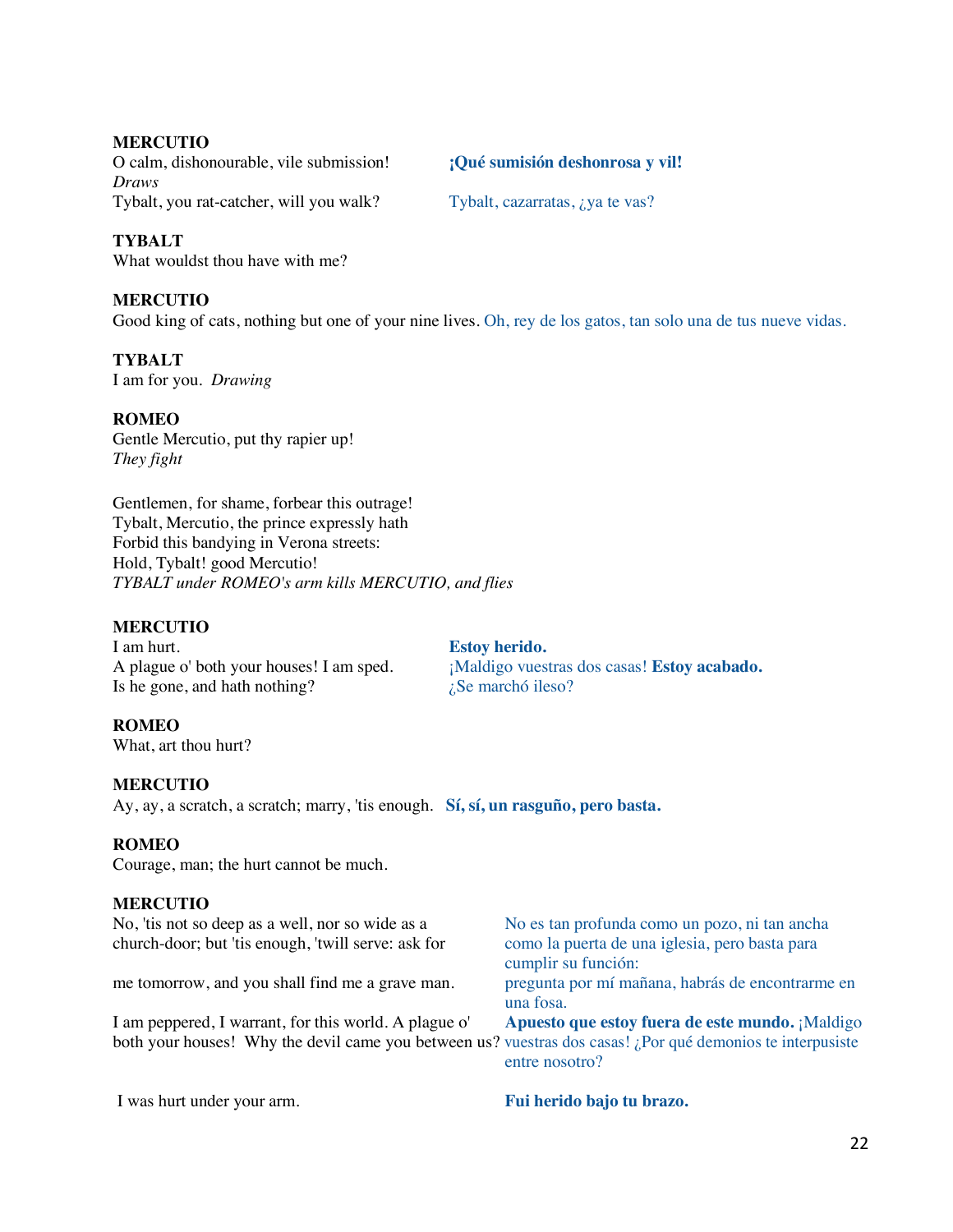## **ROMEO**

I thought all for the best.

## *THEATRICAL STAGING OF MERCUTIO GHOST*

#### **MERCUTIO/GHOST**

Romeo, Romeo, brave Mercutio's dead!

## **ROMEO**

My very friend, hath got his mortal hurt In my behalf; This day's black fate on more days doth depend; This but begins the woe, others must end. Here comes the furious Tybalt back again. Alive, in triumph! and Mercutio slain! Now, Tybalt, take the villain back again, That late thou gavest me; for Mercutio's soul Is but a little way above our heads, Staying for thine to keep him company: Either thou, or I, or both, must go with him.

## **TYBALT**

Thou, wretched boy, that didst consort him here, Shalt with him hence.

## **ROMEO**

This shall determine that.

*They fight; TYBALT falls. Tybalt looks down at his own body and exits. SECOND DEATH.* 

## **ROMEO**

O, I am fortune's fool! *Enter Benvolio.*

## **BENVOLIO**

Romeo, away, be gone! The citizens are up, and Tybalt slain. Stand not amazed: the prince will doom thee death, If thou art taken: hence, be gone, away!

*Exit Romeo.*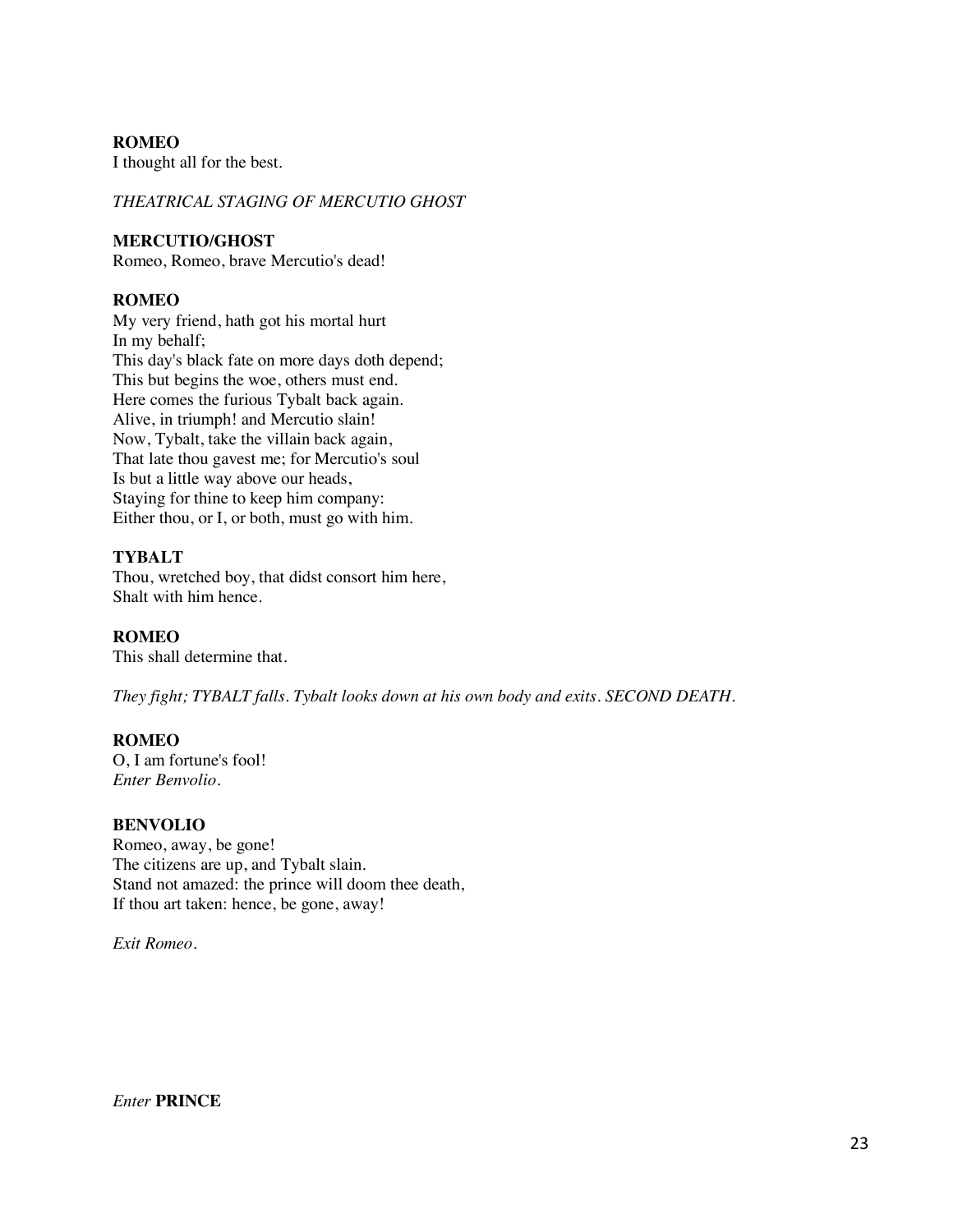## **PRINCE**

Where are the vile beginners of this fray?

## **BENVOLIO**

I can discover all The unlucky manage of this fatal brawl: There lies the man, slain by young Romeo, That slew thy kinsman, brave Mercutio.

## **PRINCE**

Benvolio, who began this bloody fray?

## **BENVOLIO**

Tybalt, here slain, whom Romeo's hand did slay; Romeo that spoke him fair.

## **PRINCE**

Immediately we do exile Romeo hence: I will be deaf to pleading and excuses. Therefore use none. *Benvolio exits.* 

 Let Romeo hence in haste, Else, when he is found, that hour is his last.

*Exeunt*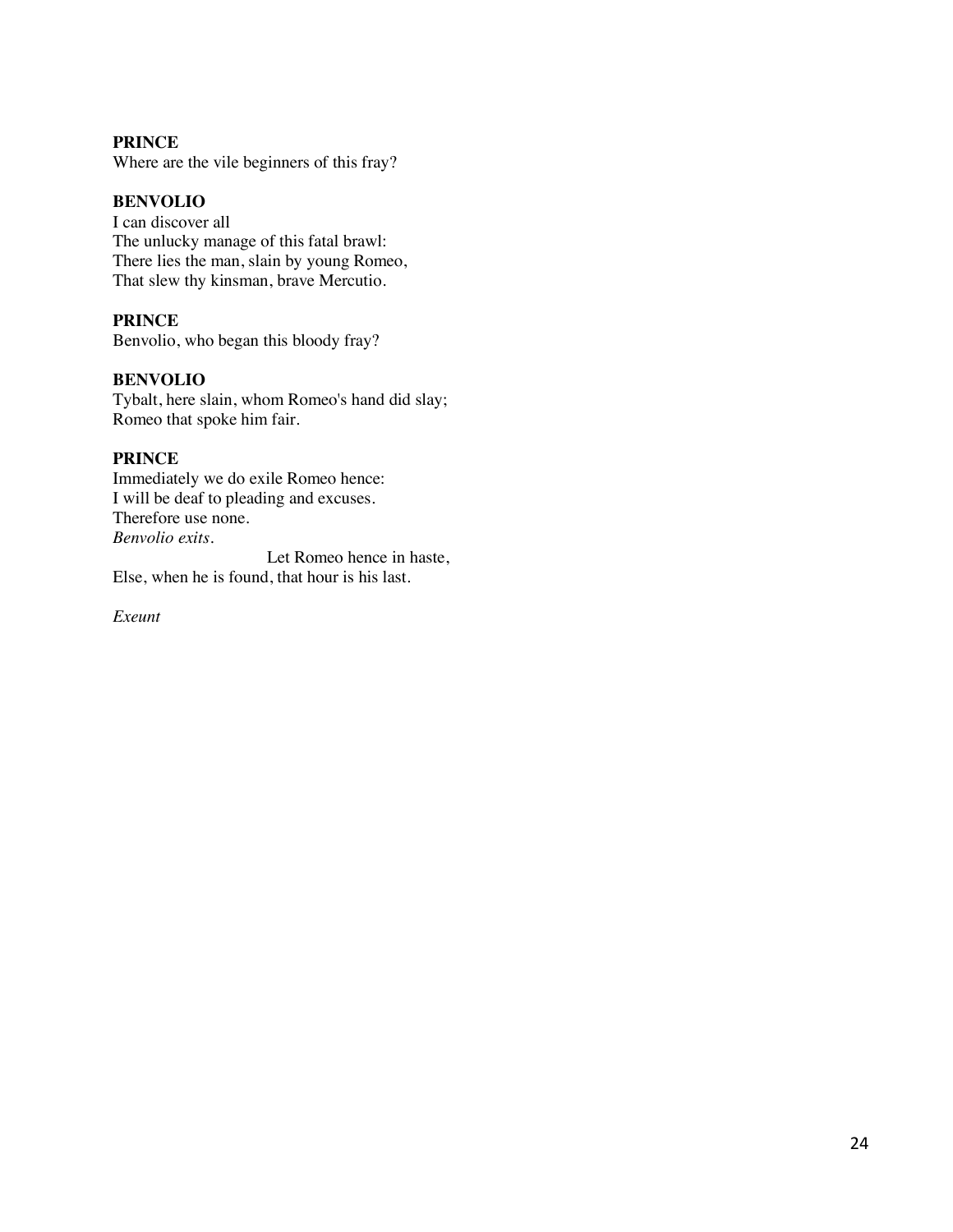**SCENE 9.** Capulet's. Early Tuesday Morning. *Enter JULIET* 

## **JULIET**

Gallop apace, you fiery footed steeds. Give me my Romeo; and when I shall die, Take him and cut him out in little stars, And he will make the face of heaven so fine, That all the world will be in love with night, And pay no worship to the garish sun .

**NURSE** *(off stage)* Ah, weraday! he's dead.

#### **JULIET**

O, here comes my Nurse--

**NURSE** We are undone! Alack the day, he's gone, he's killed, he's dead!

**JULIET** Can heaven be so envious?

#### **NURSE**

 Romeo can, Though heaven cannot. O Romeo, Romeo, Who ever would have thought it Romeo?

**JULIET** Hath Romeo slain himself?

#### **NURSE**

I saw the wound, I saw it with mine eyes--

## **JULIET**

O break, my heart, poor bankrupt, break at once!

#### **NURSE**

O courteous Tybalt, honest gentleman, That ever I should live to see thee dead!

## **JULIET**

What storm is this that blows so contrary ?

#### **NURSE**

Tybalt is gone, and Romeo banishéd; Romeo that killed him, he is banishéd.

#### **JULIET**

O God, did Romeo's hand shed Tybalt's blood?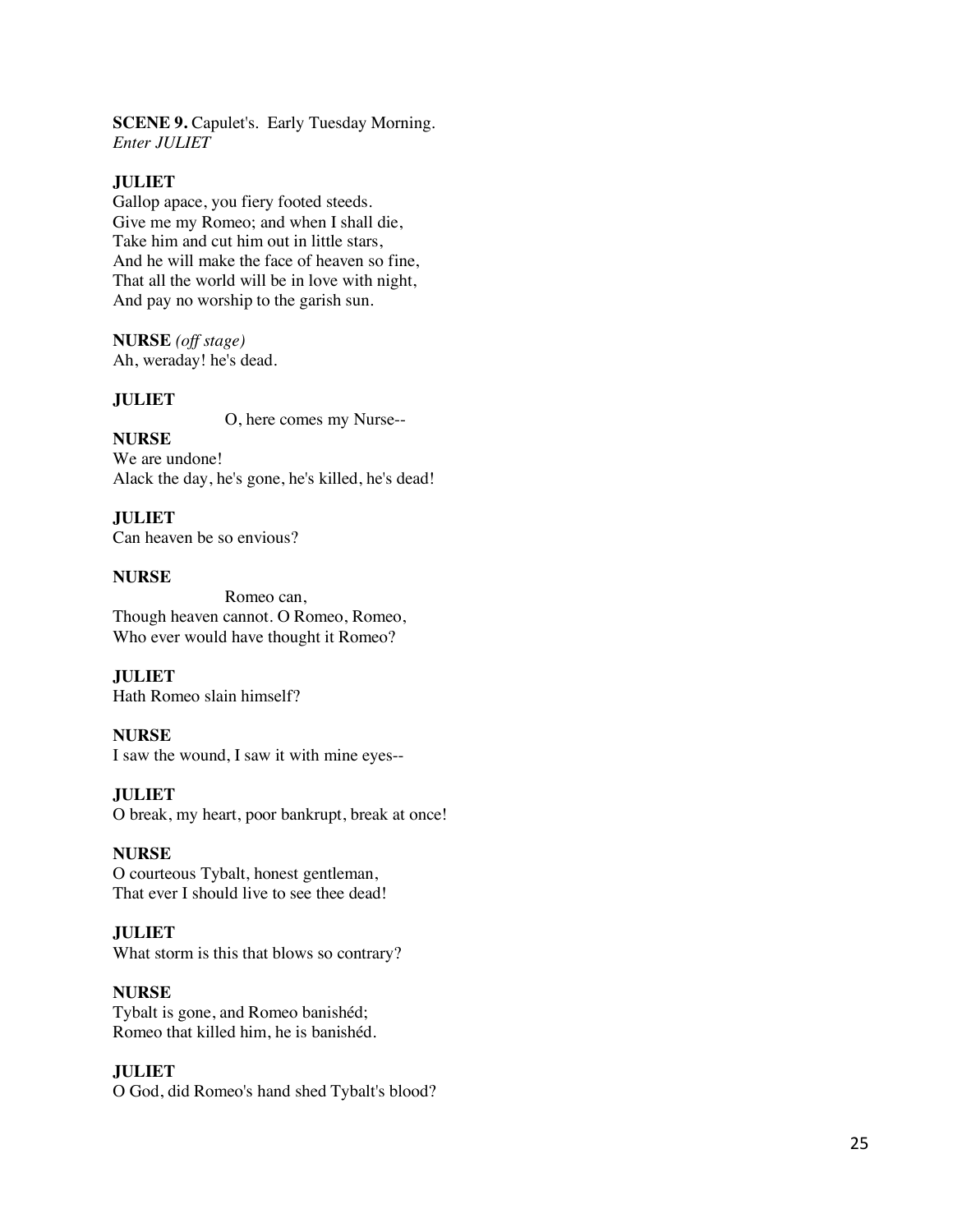## **NURSE**

It did, it did, alas the day, it did. There's no trust, no faith, no honesty in men; Shame come to Romeo!

## **JULIET**

 Blistered be thy tongue For such a wish! He was not born to shame. Upon his brow shame is ashamed to sit.

## **NURSE**

Will you speak well of him that killed your cousin?

## **JULIET**

Shall I speak ill of him that is my husband? But wherefore, villain, didst thou kill my cousin? That villain cousin would have killed my husband. "Tybalt is dead and Romeo banishèd." That "banishèd," that one word "banishèd," Hath slain ten thousand Tybalts. There is no end, no limit, measure, bound, In that word's death. No words can that woe sound.

## **NURSE**

Hie to your chamber: I'll find Romeo To comfort you.

## **JULIET**

O bid him come to take his last farewell.

*Exeunt*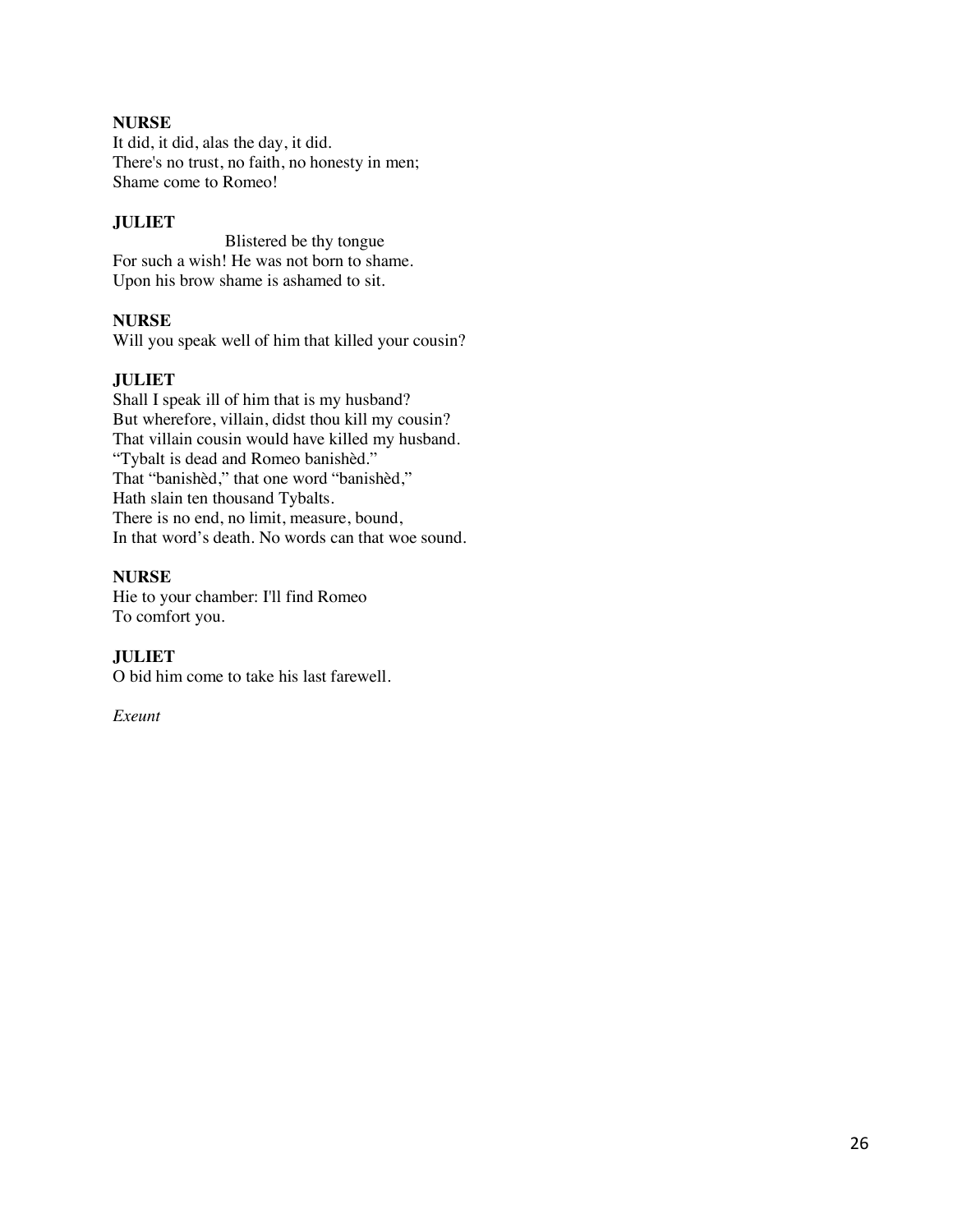#### **SCENE 10.** Friar Laurence's Cell. Tuesday afternoon

**ROMEO**

Friar, what news? What is the Prince's doom?

#### **FRIAR LAURENCE**

Not body's death, but body's banishment.

#### **ROMEO**

Ha, banishment? Be merciful, say "death;"

#### **FRIAR LAURENCE**

Be patient, for the world is broad and wide.

#### **ROMEO**

There is no world without Verona walls.

#### **FRIAR LAURENCE**

O deadly sin, O rude unthankfulness! Thy fault our law calls death; but the kind Prince, Taking thy part, hath rushed aside the law, And turned that black word "death" to "banishment". This is dear mercy, and thou seest it not.

## **ROMEO**

'Tis torture, and not mercy. Heaven is here, Where Juliet lives; and every cat and dog And little mouse, every unworthy thing, Live here in heaven and may look on her, But Romeo may not —

#### **FRIAR LAURENCE**

Thou fond mad man, hear me a little speak.

#### **ROMEO**

Thou canst not speak of that thou dost not feel. Wert thou as young as I, Juliet thy love, An hour but married, Tybalt murderèd, Doting like me and like me banishèd, Then mighst thou speak.

#### *Romeo draws a weapon.*

#### **FRIAR LAURENCE**

 Hold thy desperate hand! Hast thou slain Tybalt? Wilt thou slay thyself? What, rouse thee, man! Thy Juliet is alive; There art thou happy. Go, get thee to thy love, Ascend her chamber. Hence and comfort her. But look thou stay not till the watch be set,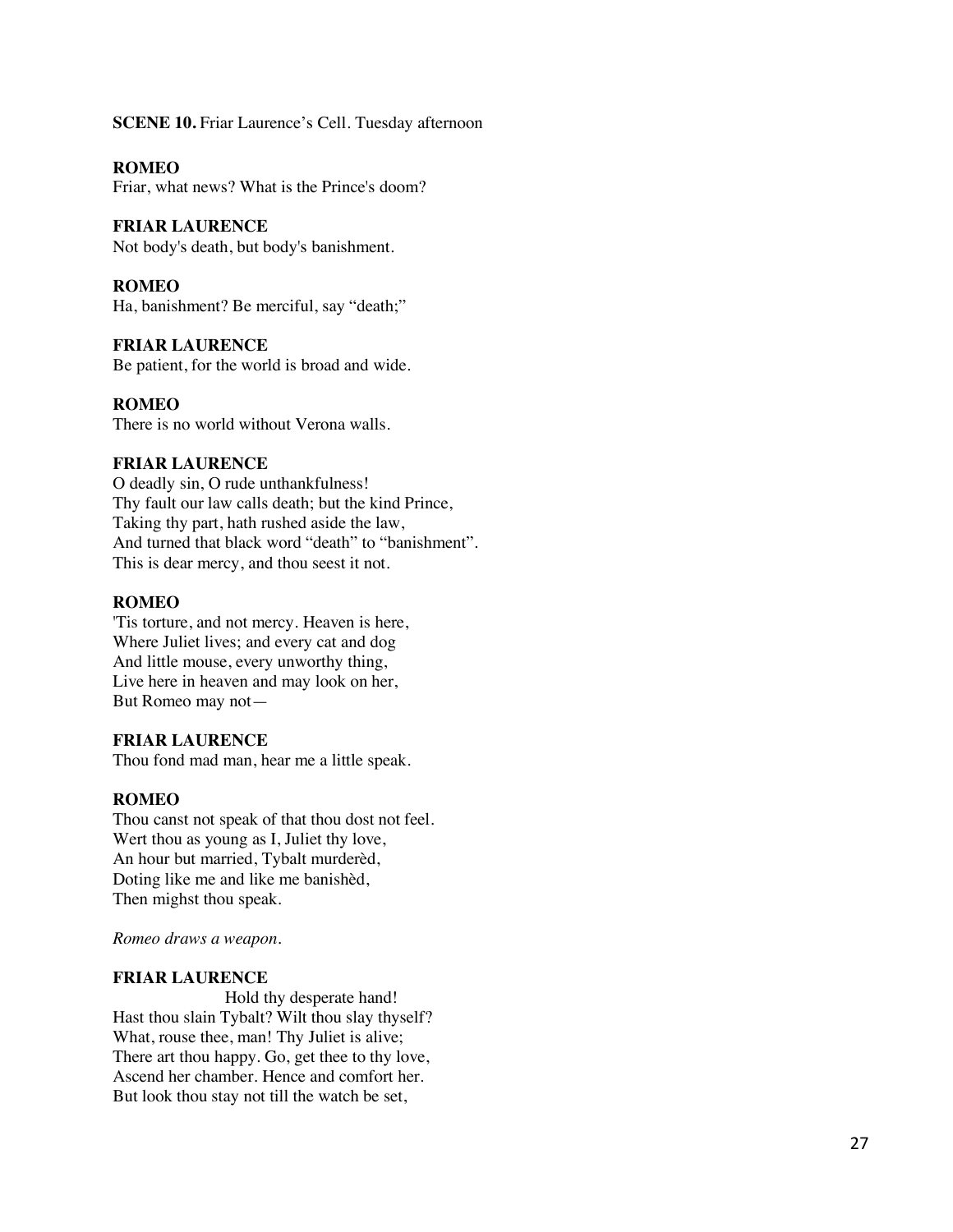For then thou canst not pass to Mantua, Where thou shalt live till we can find a time To blaze your marriage, reconcile your friends, Beg pardon of the Prince, and call thee back With twenty hundred thousand times more joy Than thou went'st forth in lamentation.—

## **ROMEO**

Farewell.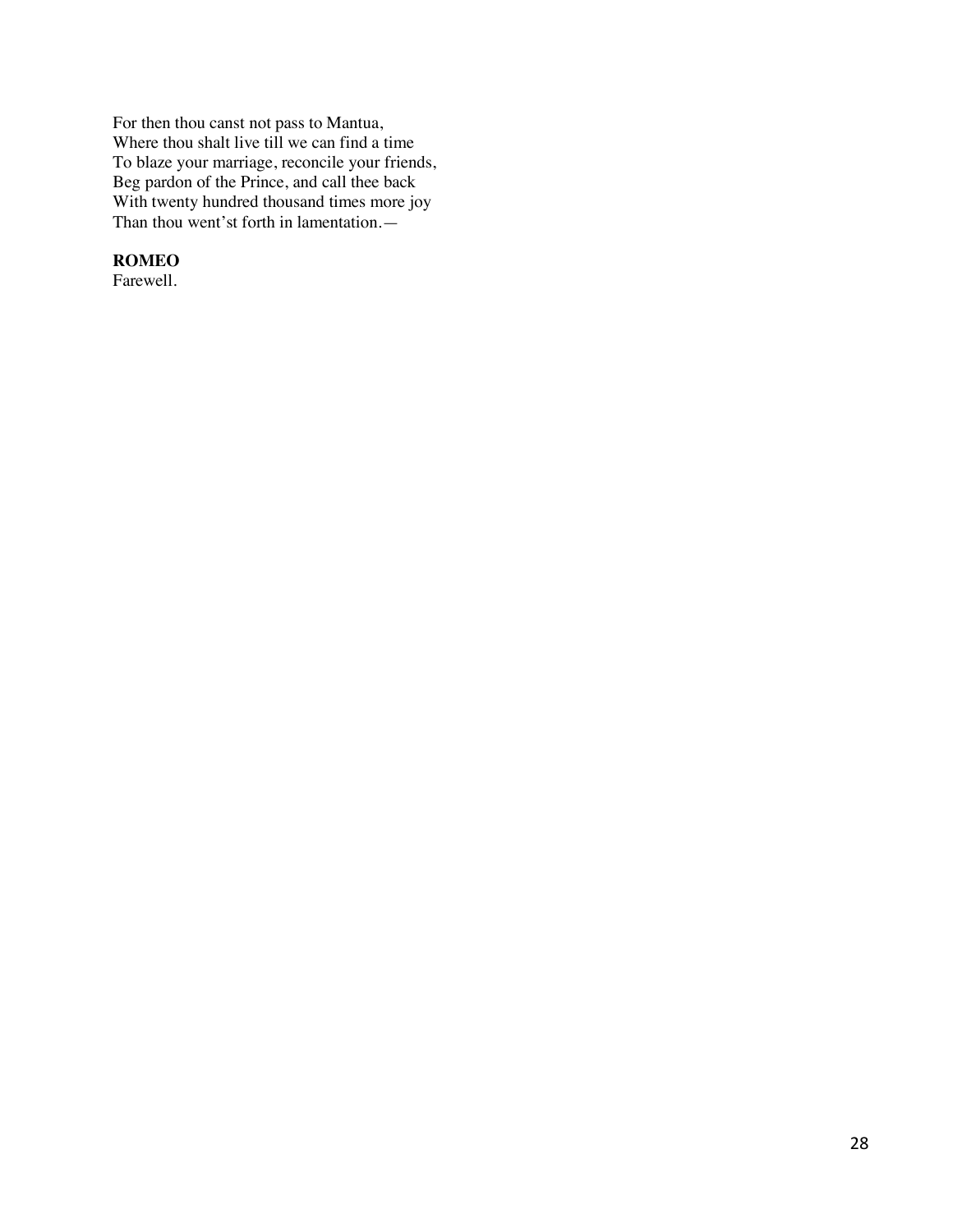#### **SCENE 11.** Early Tuesday morning. *Actor 3 makes lark sounds?*

## **JULIET**

Wilt thou be gone? it is not yet near day: It was the nightingale, and not the lark, That pierced the fearful hollow of thine ear.

## **ROMEO**

It was the lark, the herald of the morn, No nightingale. I must be gone and live, or stay and die.

## **JULIET**

Yon light is not day -light, I know it, I: Therefore stay yet; thou need'st not to be gone.

#### **ROMEO**

Let me be ta'en, let me be put to death; I have more care to stay than will to go: Come, death, and welcome! Juliet wills it so. How is't, my soul? let's talk; it is not day.

#### **JULIET**

It is, it is: hie hence, be gone, away! It is the lark that sings so out of tune. O, now be gone; more light and light it grows.

#### **ROMEO**

More light and light; more dark and dark our woes! *Enter Nurse, to the chamber*

#### **NURSE**

Madam! Your lord father is coming to your chamber: The day is broke; be wary, look about. *Exit*

#### **ROMEO**

Farewell, farewell! one kiss, and I'll descend.

## **JULIET**

Art thou gone so? love, lord, ay, husband, friend! O think'st thou we shall ever meet again?

#### **ROMEO**

I doubt it not; and all these woes shall serve For sweet discourses in our time to come.

*Romeo exit to change to Capulet.*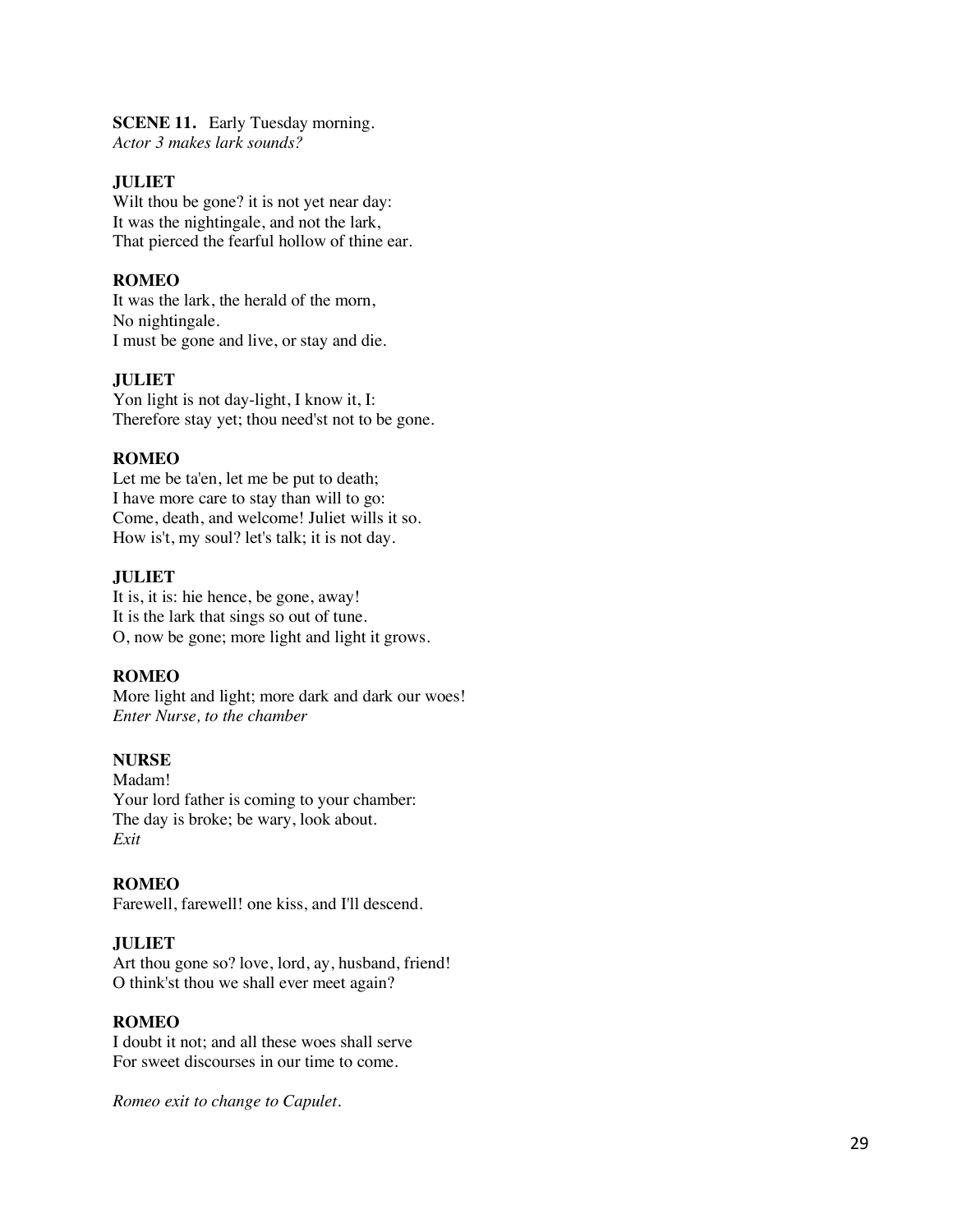#### **JULIET,** *as though Romeo is exiting through audience.*

O God, I have an ill -divining soul! Methinks I see thee, now thou art below, As one dead in the bottom of a tomb: Either my eyesight fails, or thou look'st pale. O Fortune, Fortune! all men call thee fickle. Be fickle Fortune For then I hope thou wilt not keep him long, But send him back.

## **CAPULET**

[Within] Ho, daughter! are you up? *Enter CAPULET* Why, how now, Juliet!

## **JULIET**

Father, I am not well.

#### **CAPULET**

Well, well, thou hast a careful father, child; One who, to put thee from thy heaviness, Hath sorted out a sudden day of joy, Marry, my child, early Thursday morn, The gallant, young and noble gentleman, The County Paris, at Saint Peter's Church, Shall happily make thee there a joyful bride.

#### **JULIET**

Now, by Saint Peter's Church and Peter too, He shall not make me there a joyful bride.

#### **CAPULET**

Soft! take me with you, take me with you, girl. How! will you none? Do you not give me thanks? Are you not proud?

#### **JULIET**

Proud can I never be of what I hate; But thankful even for hate, that is meant love.

## **CAPULET**

How now, how now, chop -logic! What is this? Thank me no thankings, nor, proud me no prouds, But fettle your fine joints 'gainst Thursday next, To go with Paris to Saint Peter's Church, Or I will drag thee on a hurdle thither.

#### **JULIET**

Good father, I beseech you on my knees,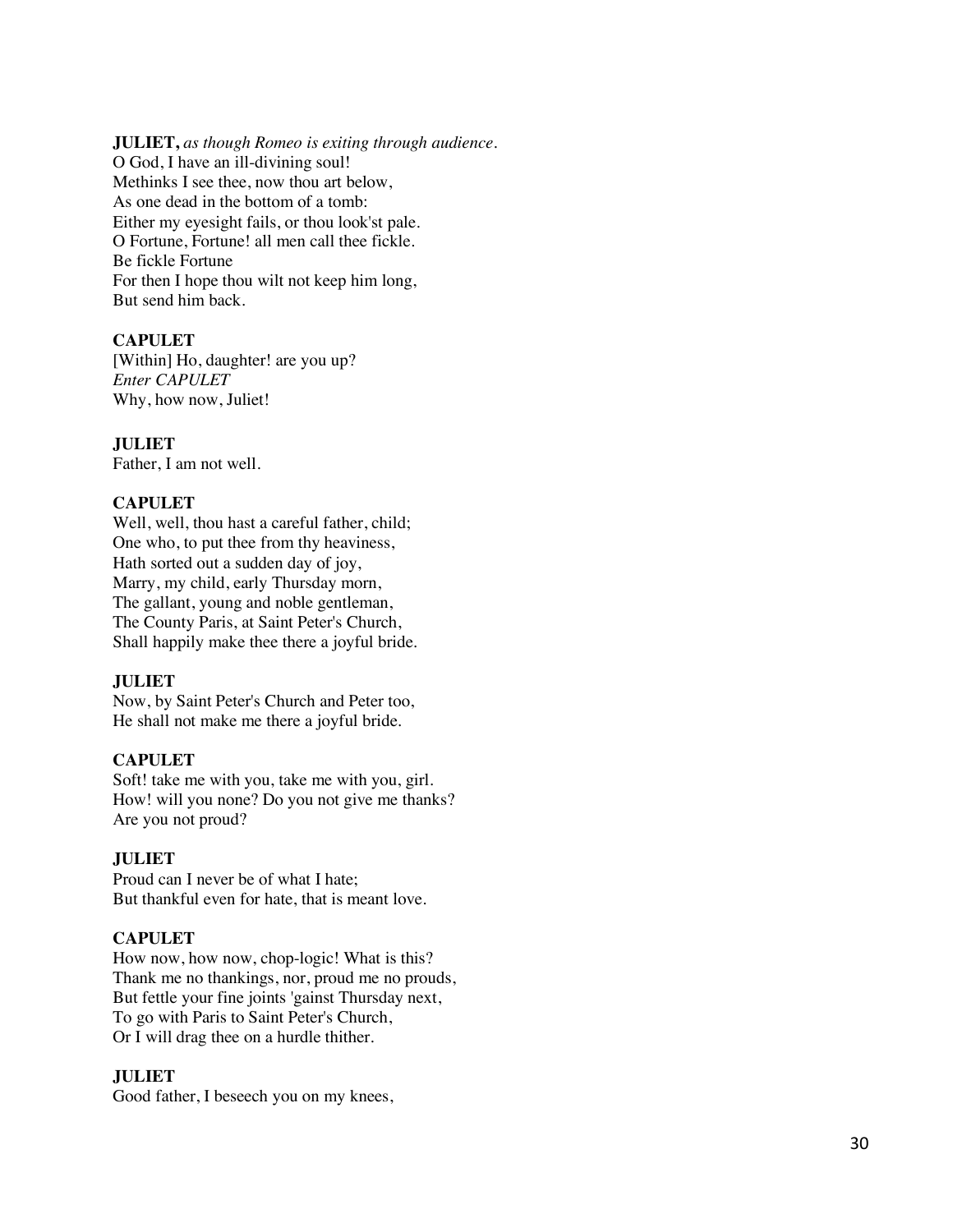Hear me with patience but to speak a word.

## **CAPULET**

Hang thee, young baggage! disobedient wretch! I tell thee what: get thee to church o' Thursday, Or never after look me in the face.

## **NURSE**

God in heaven bless her! You are to blame, my lord, to rate her so.

## **CAPULET**

And why, my lady wisdom? hold your tongue.

## **NURSE**

May not one speak?

## **CAPULET**

Peace, you mumbling fool! God's bread! it makes me mad: I'll not be forsworn. *Exit*

## **JULIET**

Is there no pity sitting in the clouds, That sees into the bottom of my grief? O God!--O nurse, how shall this be prevented? My husband is on earth, my faith in heaven; What say'st thou? hast thou not a word of joy? Some comfort, nurse.

## **NURSE**

Faith, here it is. Romeo is banish'd; I think it best you married with the county. O, he's a lovely gentleman! I think you are happy in this second match, For it excels your first: or if it did not, Your first is dead; or 'twere as good he were.

## **JULIET**

Speakest thou from thy heart?

## **NURSE**

And from my soul too; Or else beshrew them both.

## **JULIET**

Amen.

# **NURSE**

What?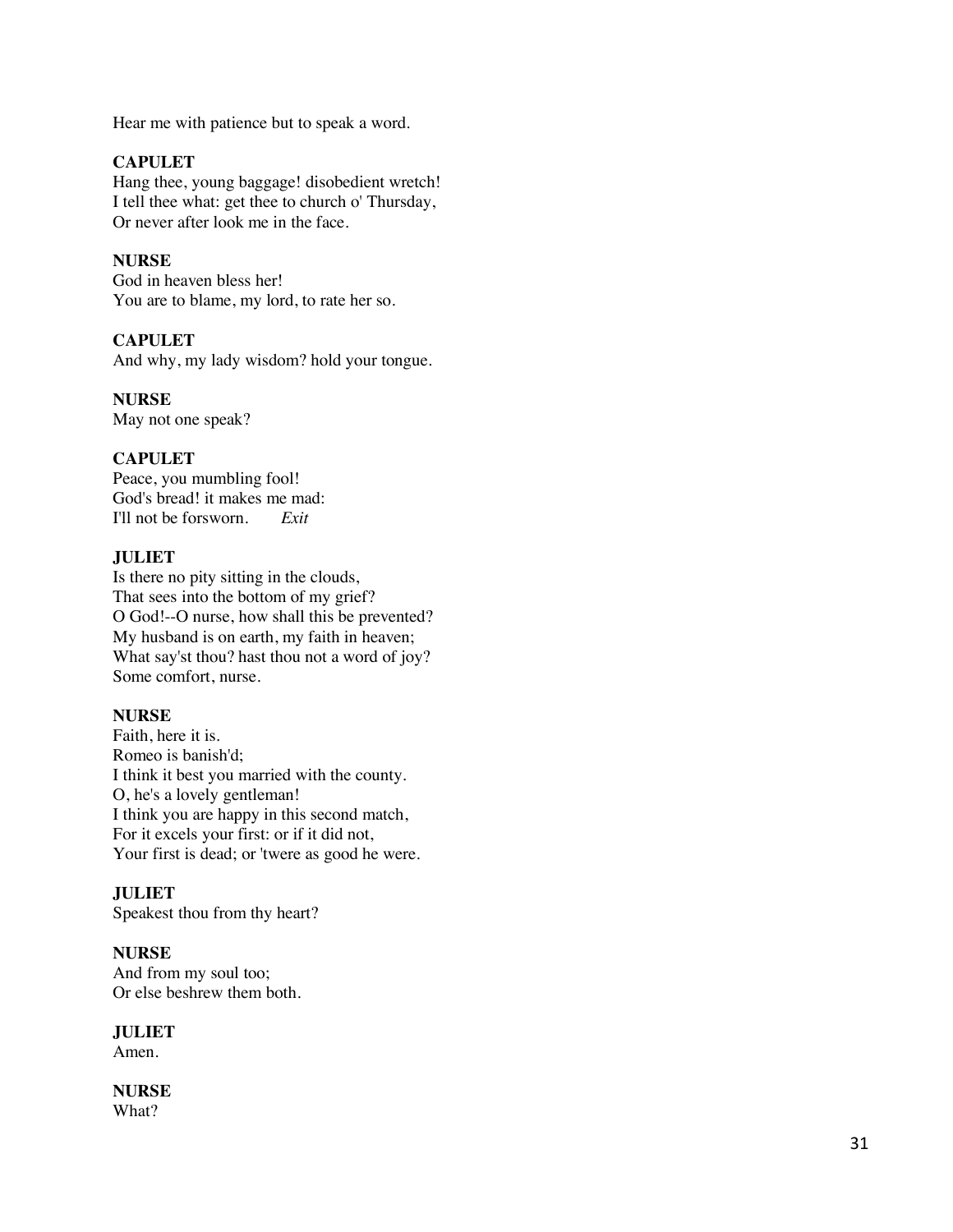## **JULIET**

Well, thou hast comforted me marvelous much. Go in: and tell my father I am gone, Having displeased him, to Friar's cell, To make confession and to be absolved.

## **NURSE**

Marry, I will; and this is wisely done. *Exit*

## **JULIET**

Ancient damnation, O most wicked fiend! Go, counselor. Thou and my bosom henceforth shall be twain. I'll to the Friar to know his remedy. If all else fail, myself have power to die.

*Exit*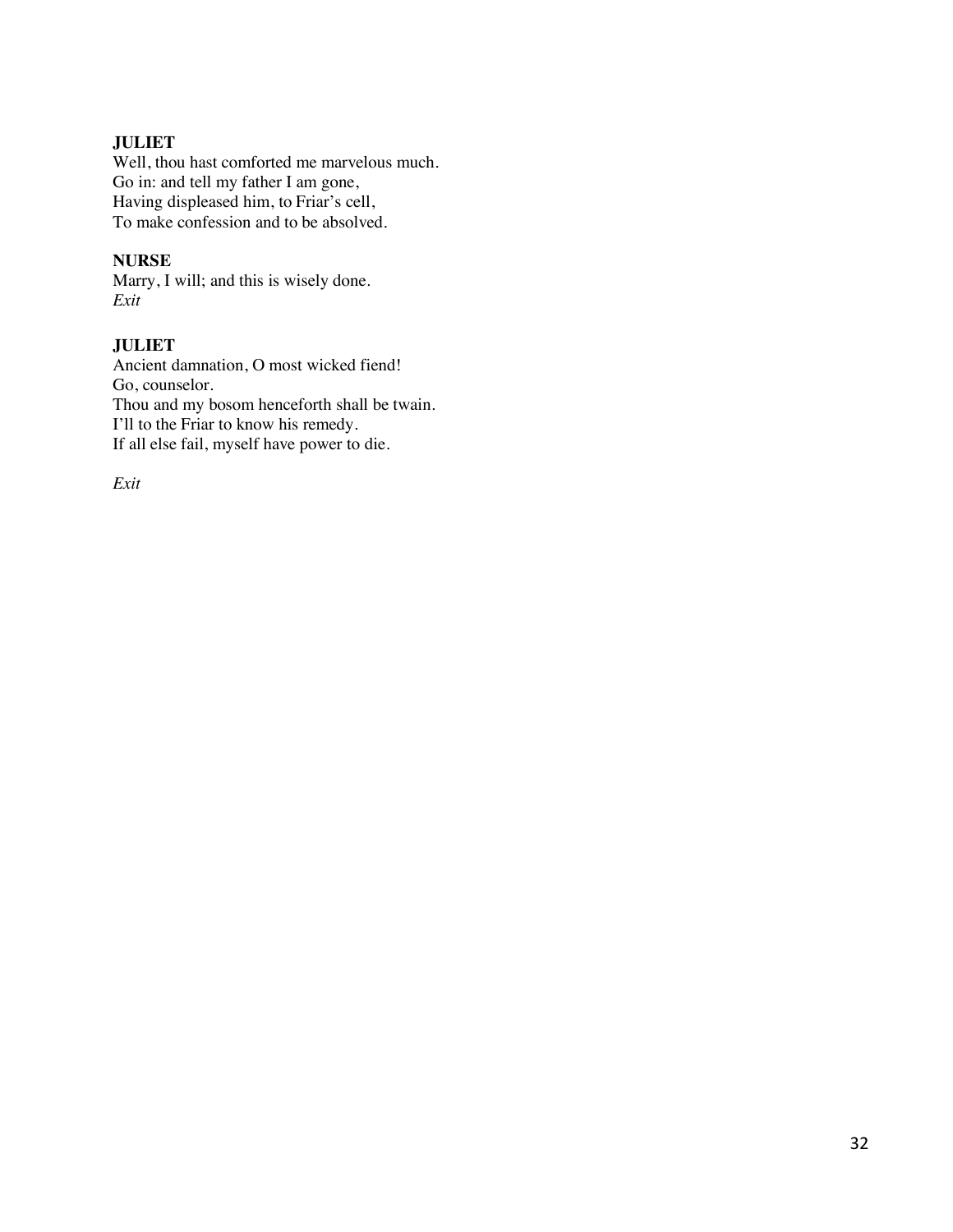**SCENE 12.** Friar Laurence's quarters. Tuesday morning. *Enter FRIAR LAURENCE and JULIET*

## **JULIET**

O shut the door! and when thou hast done so, Come weep with me; past hope, past cure, past help!

## **FRIAR LAURENCE**

Ah, Juliet, I already know thy grief; It strains me past the compass of my wits: I hear thou must be married to Lord Paris.

## **JULIET**

Tell me not, friar, that thou hear'st of this, Unless thou tell me how I may prevent it: If, in thy wisdom, thou canst give no help, Do thou but call my resolution wise, And with this knife I'll help it presently!

## **FRIAR LAURENCE**

Hold, daughter: I do spy a kind of hope, Which craves as desperate an execution.

## **JULIET**

O, bid me leap, rather than marry Paris!

## **FRIAR LAURENCE**

Hold, then; go home, be merry, give consent To marry Paris: Wednesday is tomorrow: Tomorrow night look that thou lie alone; Take thou this vial, being then in bed, And this distilled liquor drink thou off; When presently through all thy veins shall run A cold and drowsy humor, No warmth, no breath, shall testify thou livest; Each part, shall, stark and cold, appear like death: And in this borrow'd likeness of shrunk death Thou shalt continue two and forty hours, And then awake as from a pleasant sleep. In the mean time, shall Romeo hither come: And he and I will watch thy waking. Then shall Romeo bear thee hence to Mantua.

## **JULIET**

Give me, give me! Oh tell me not of fear.

## **FRIAR LAURENCE**

Hold; get you gone, be strong and prosperous In this resolve: I'll send a friar with speed To Mantua, with my letters to thy lord.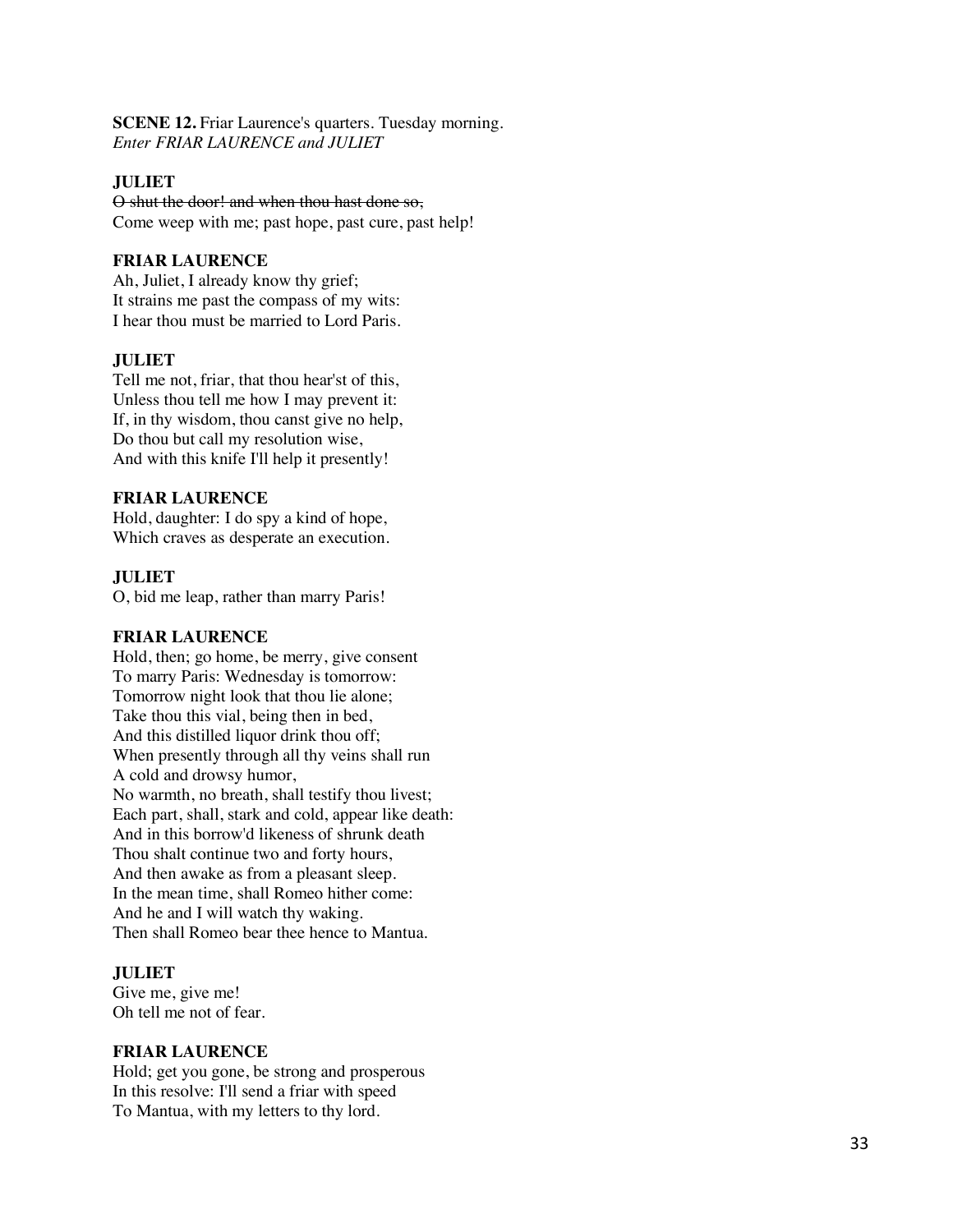## **JULIET** Love give me strength! and strength shall help afford. Farewell, dear father! *Exeunt*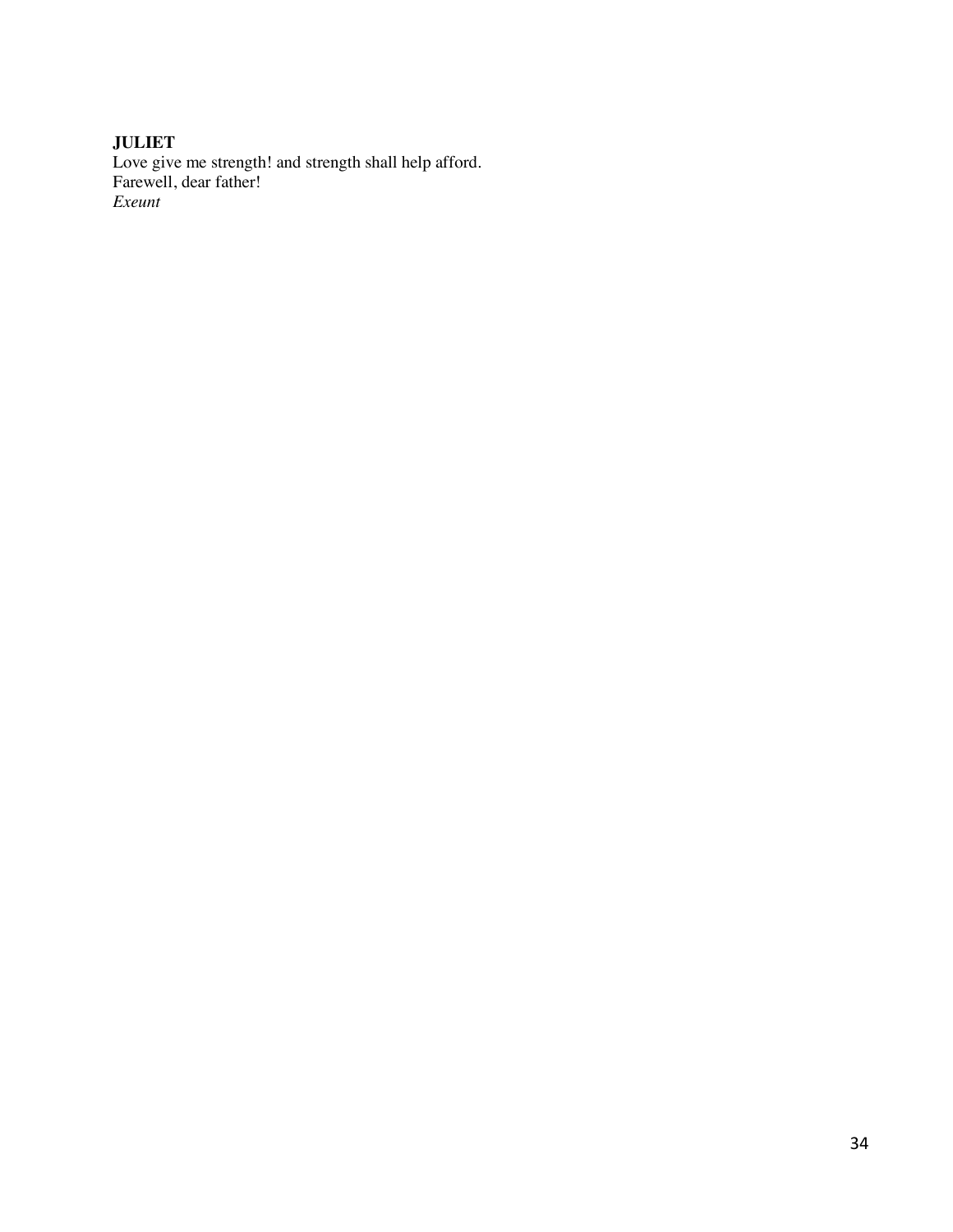**SCENE 13.** Juliet's bedroom. *Enter JULIET and Nurse*

## **JULIET**

Farewell! God knows when we shall meet again. I have a faint cold fear thrills through my veins. My dismal scene I needs must act alone. Come, vial. What if this mixture do not work at all? Shall I be married then tomorrow morning? No, no: this shall forbid it: lie thou there.

*Laying down her dagger*

Romeo, I come! this do I drink to thee.

*She falls upon her bed, within the curtains*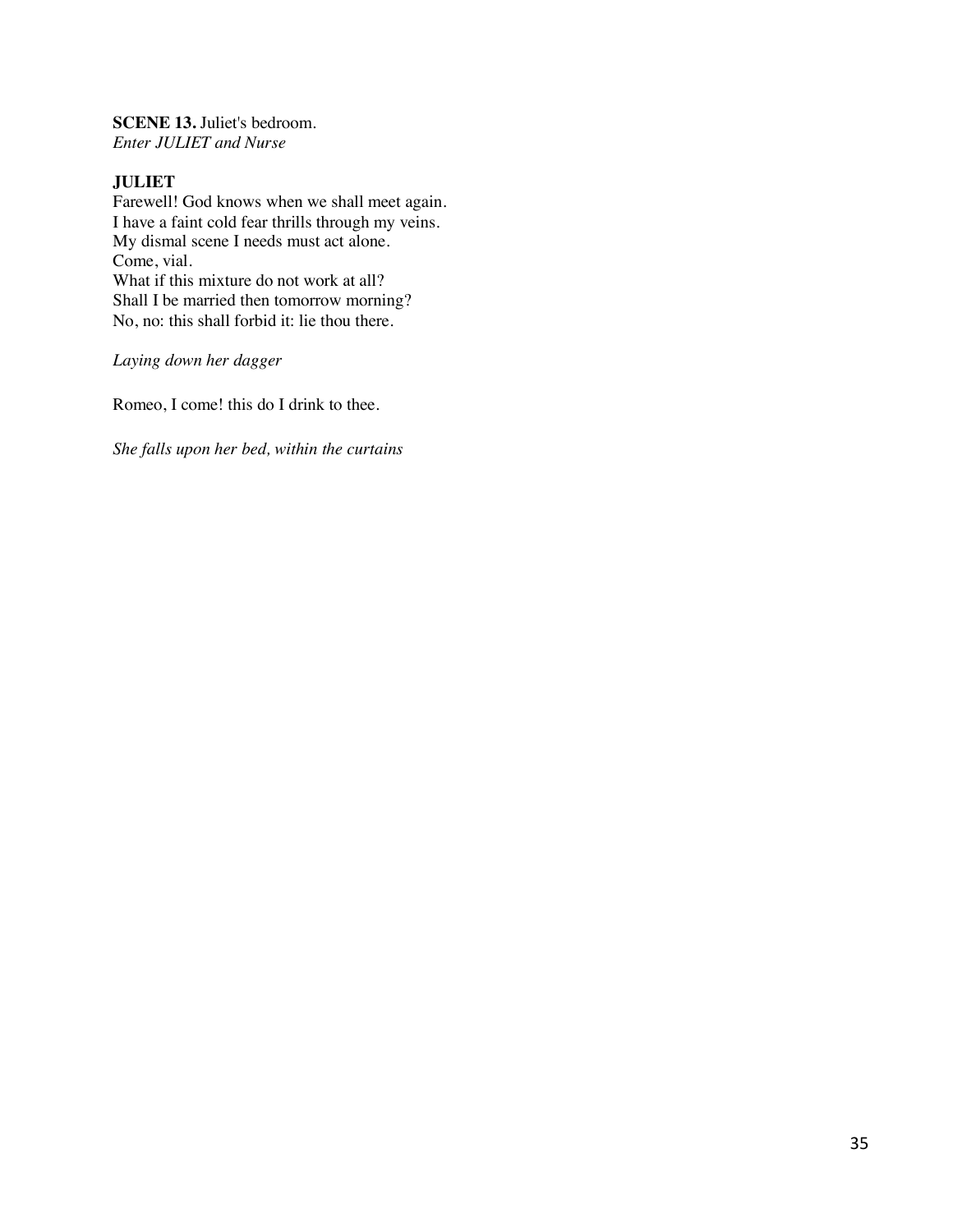**SCENE 14**. Mantua. A street. Thursday morning. *Enter ROMEO*

#### **ROMEO**

If I may trust the flattering truth of sleep, My dreams presage some joyful news at hand: I dreamt my lady came and found me dead-- Strange dream, that gives a dead man leave to think!--

*Opening a letter.*

News from Verona!-- How fares my Juliet? For nothing can be ill, if she be well. *Reads.*

Her immortal part with angels lives. Is it even so? then I defy you, stars! Well, Juliet, I will lie with thee tonight. *Sharing plan with audience.*  Let's see for means: I do remember an apothecary,--let me have A dram of poison, such soon-speeding gear As will disperse itself through all the veins That the life-weary taker may fall dead.

*Romeo exits.*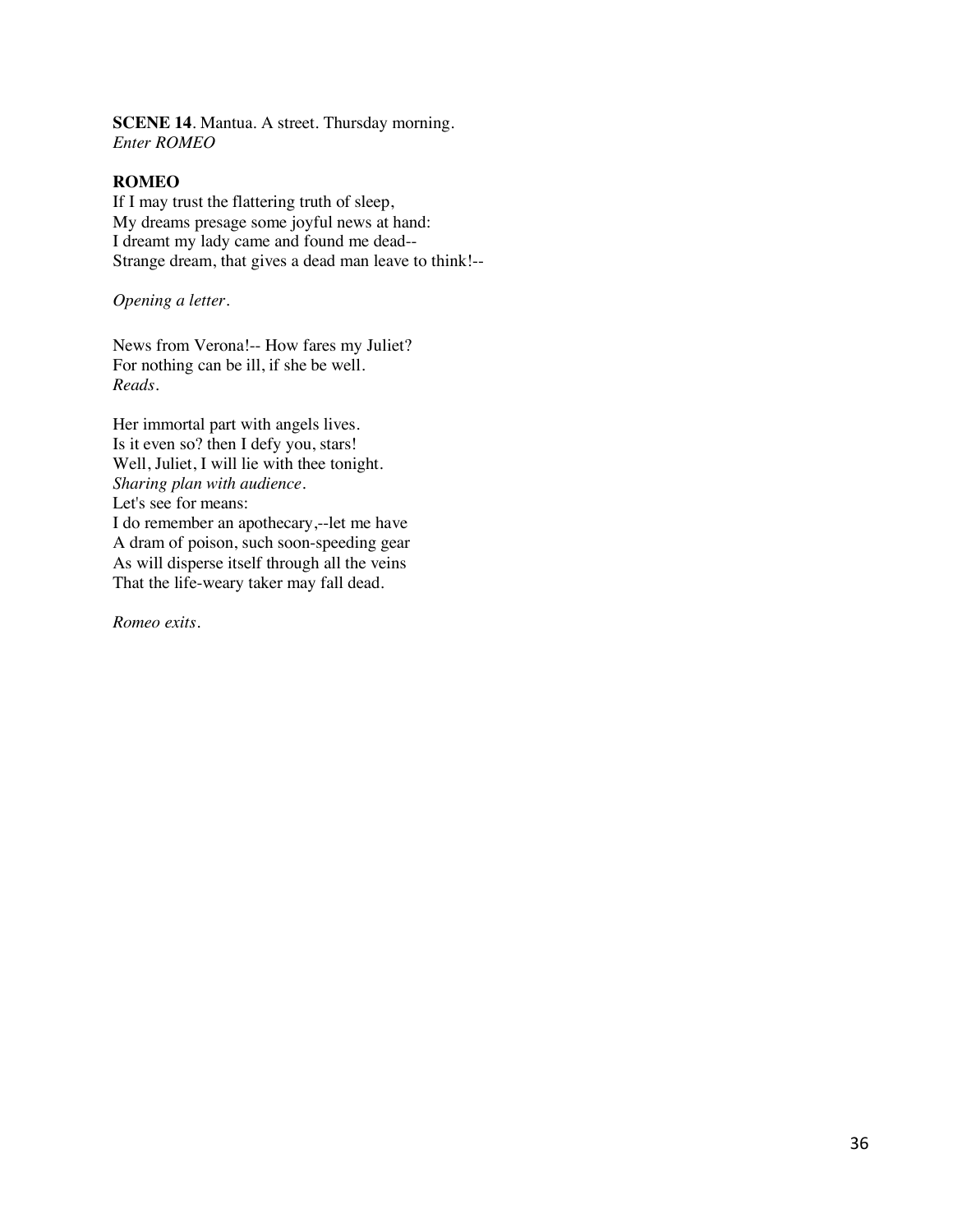**SCENE 14.** Thursday night. *Enter ROMEO*

#### **ROMEO**

O my love, my wife, Death, that hath sucked the honey of thy breath, Hath had no power yet upon thy beauty. Thou art not conquered. O, here Will I set up my everlasting rest And shake the yoke of inauspicious stars From this world-wearied flesh! Come, bitter conduct, come, unsavory guide! Here's to my love!

*Drinking.* Thus with a kiss I die.

*JULIET wakes just in time to see Romeo die.* 

## **JULIET**

Where is my Romeo? *They embrace. Frantically she kisses him* Thy lips are warm. O happy dagger! This is thy sheath; there rust, and let me die. *Falls on ROMEO's body, and dies. The lovers step up, look at their bodies, and exit.* 

#### **FRIAR LAURENCE**

A greater power than we can contradict Hath thwarted out intents.

#### **PRINCE**

What misadventure is so early up, That calls our person from our morning's rest? What fear is this which startles in our ears? The people in the street cry "Romeo," Some "Juliet," and all run With open outcry toward the monument.

#### **FRIAR LAURENCE**

I am the greatest, able to do least.

#### **PRINCE**

Then say at once what thou dost know in this.

#### **FRIAR LAURENCE**

Romeo, there dead, was husband to that Juliet; And she, there dead, that Romeo's faithful wife: I married them. Meantime I writ to Romeo

*Kissing Juliet.*